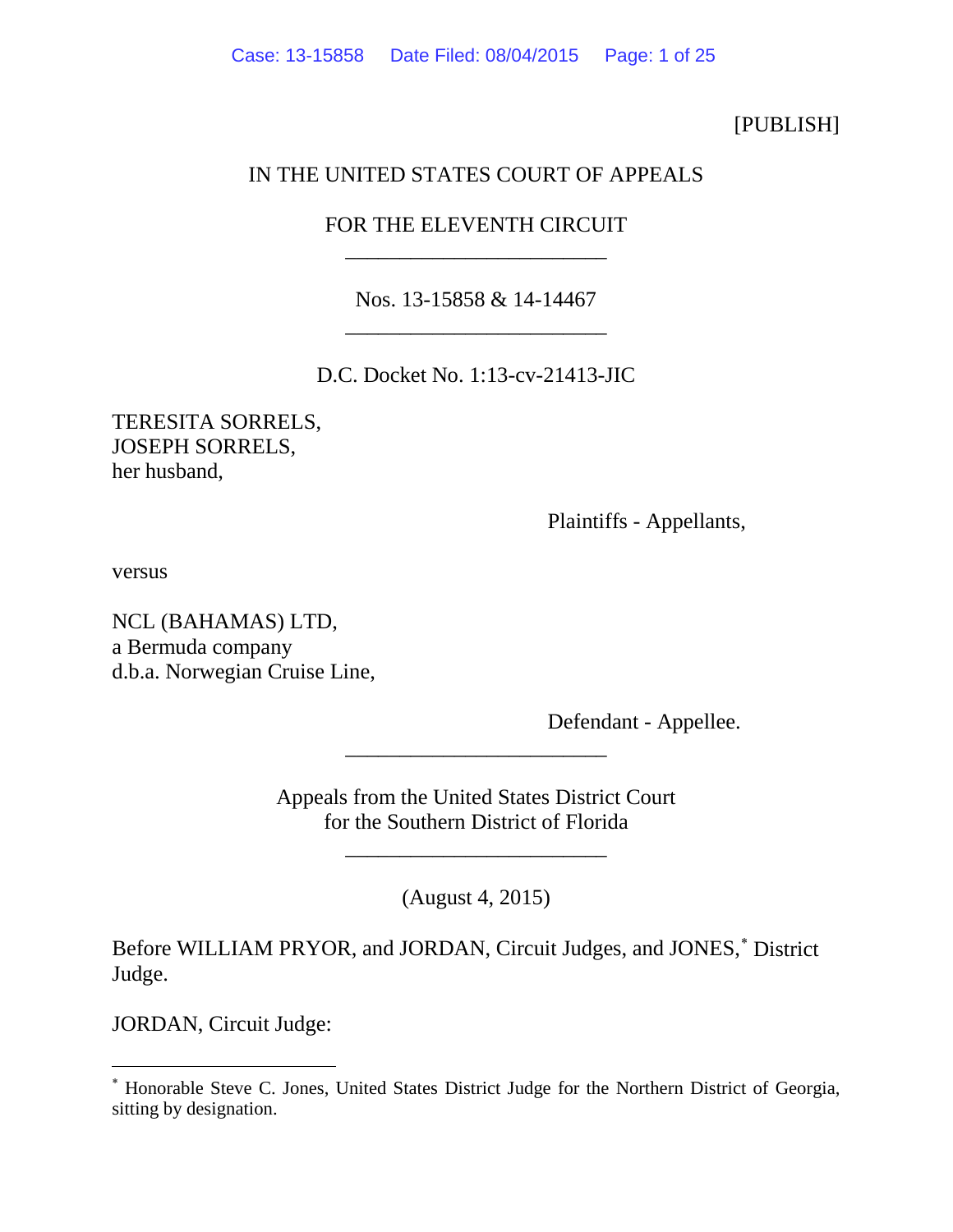In slip and fall cases involving an allegedly dangerous or defective surface, the question of liability sometimes turns on (or is at least informed by) the surface's coefficient of friction (COF), which is, in layman's terms, "the degree of slip resistance." *Mihailovich v. Laatsch*, 359 F.3d 892, 896, 921 n.2 (7th Cir. 2004). *See also Shorter Oxford English Dictionary* 1035 (5th ed. 2002) (defining COF as "the ratio between the force necessary to move one surface horizontally over another and the normal force each surface exerts on the other"). "The higher the [COF], the less slippery the [surface] w[ill] be." *Mihailovich*, 359 F.3d at 921 n.2.

Evidence concerning a surface's COF is generally presented through the testimony of an expert witness, who opines on the appropriate COF industry standard and on whether the surface in question meets that standard. *See, e.g.*, *Rosenfeld v. Oceania Cruises, Inc.*, 654 F.3d 1190, 1193–94 (11th Cir. 2011) (ceramic tile floor in cruise ship); *Great Am. Ins. Co. v. Cutrer*, 298 F.2d 79, 80–81 (5th Cir. 1962) (sidewalk); *McNeilly v. Greenbrier Hotel Corp.*, 16 F. Supp. 3d 733, 735–36 (S.D.W. Va. 2014) (hotel bathtub); *Frazza v. United States*, 529 F. Supp. 2d 61, 69–70 (D.D.C. 2008) (vinyl tile floor in White House).

While on a cruise in 2012, Teresita Sorrels slipped on the pool deck of NCL's *Norwegian Sky*—which was wet from rain—and fractured her wrist. She and her husband sued NCL for damages, alleging negligence. To support their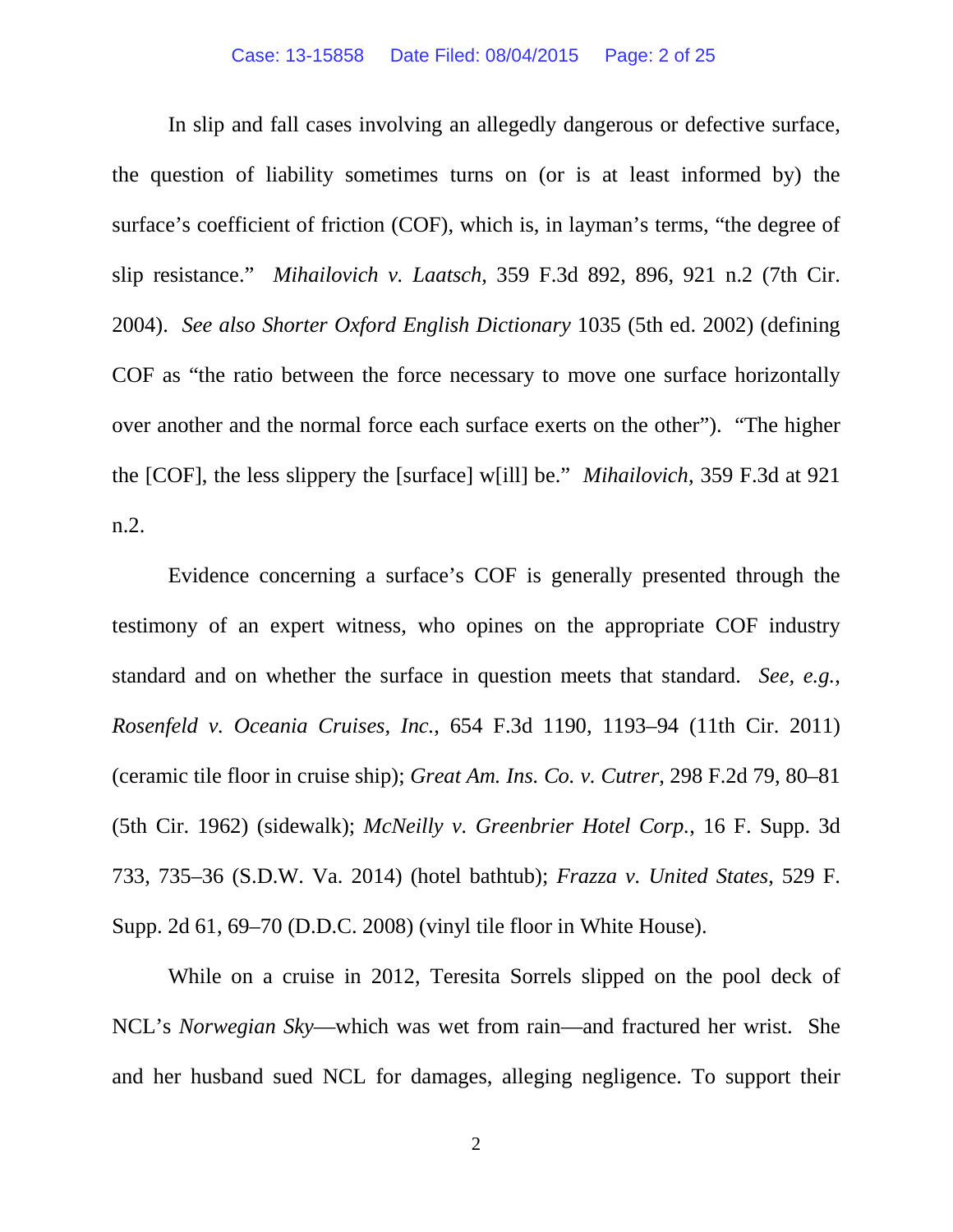#### Case: 13-15858 Date Filed: 08/04/2015 Page: 3 of 25

claims, Mr. and Mrs. Sorrels sought to present expert testimony concerning the COF of the pool deck of the *Norwegian Sky*, as well as publications which, according to their expert, set the COF standards applicable to the pool decks of cruise ships. The district court excluded all of the expert testimony and publications submitted by Mr. and Mrs. Sorrels with respect to the COF, and granted summary judgment in favor of NCL.

After review of the record and the parties' briefs, and with the benefit of oral argument, we conclude that the district court properly excluded some of the expert's proposed opinions, but erred in striking all of the expert testimony and publications concerning the COF. We therefore vacate the summary judgment in favor of NCL. $<sup>1</sup>$  $<sup>1</sup>$  $<sup>1</sup>$ </sup>

## **I**

In the early morning hours of April 14, 2012, Mrs. Sorrels exited the lounge of the *Norwegian Sky* and made her way onto one of the adjacent exterior pool decks. The deck was wet from rain. After walking approximately 100 feet on the deck, Mrs. Sorrels slipped and fractured her wrist.

<span id="page-2-0"></span> $<sup>1</sup>$  The district court also entered an order taxing costs in favor of NCL. Mr. and Mrs. Sorrels</sup> separately appealed from that order, *see* D.E. 111, and we granted the parties' joint motion to consolidate the two appeals. Because we vacate the district court's summary judgment order, we vacate the award of costs. *See Howard v. Roadway Exp., Inc.*, 726 F.2d 1529, 1536 (11th Cir. 1984).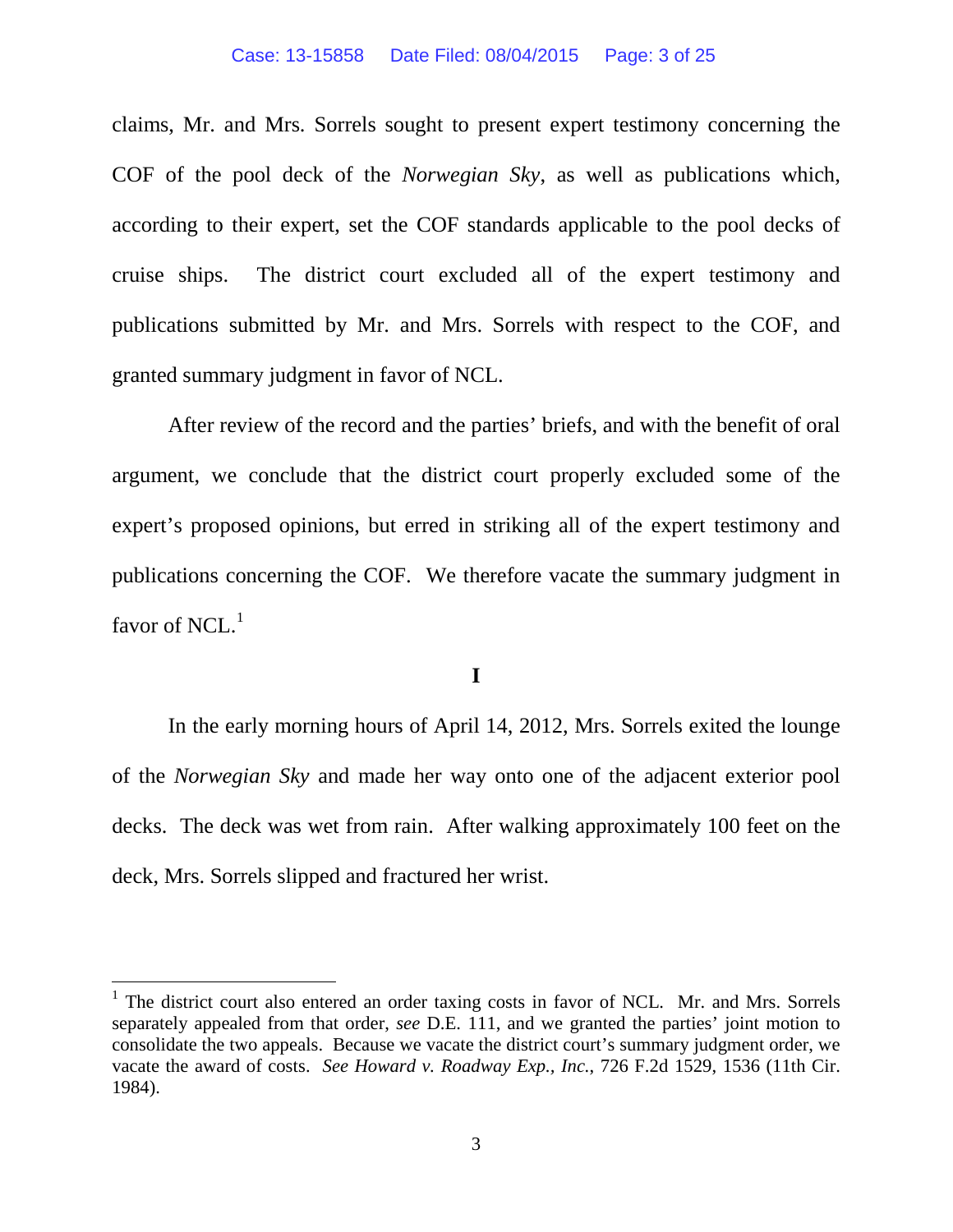Mr. and Mrs. Sorrels sued NCL for negligence under maritime law, which governs the liability of a cruise ship for a passenger's slip and fall. *See Everett v. Carnival Cruise Lines*, 912 F.2d 1355, 1358 (11th Cir. 1990). Under maritime law, the owner of a ship in navigable waters owes passengers a "duty of reasonable care" under the circumstances. *See Kermarec v. Campagnie Generale Transatlantique*, 358 U.S. 625, 632 (1959); *Gibboney v. Wright*, 517 F.2d 1054, 1059 (5th Cir. 1975). To prevail on their negligence claim, therefore, Mr. and Mrs. Sorrels had to prove "that (1) [NCL] had a duty to protect [Mrs. Sorrels] from a particular injury [i.e., her slip and fall]; (2) [NCL] breached that duty; (3) the breach actually and proximately caused [Mrs. Sorrels'] injury; and (4) [Mrs. Sorrels] suffered actual harm." *Franza v. Royal Caribbean Cruises, Ltd.*, 772 F.3d 1225, 1253 (11th Cir. 2014) (internal quotation marks and citation omitted). [2](#page-3-0)

To help establish the duty and breach elements of their negligence claims, Mr. and Mrs. Sorrels had Dr. Ronald Zollo, a civil engineer, conduct COF testing on the deck. The testing by Dr. Zollo (and by NCL's own expert) took place approximately 520 days after Ms. Sorrels' accident. Dr. Zollo—who performed his tests following a rainfall—reported that wet testing produced a COF range from 0.70 on the high end to 0.14 on the low end. The average value for all wet testing was 0.45. In addition to conducting on-site COF tests, Dr. Zollo also reviewed

<span id="page-3-0"></span><sup>&</sup>lt;sup>2</sup> We discuss the maritime negligence standard in more detail in Part III, which analyzes the district court's grant of summary judgment in favor of NCL.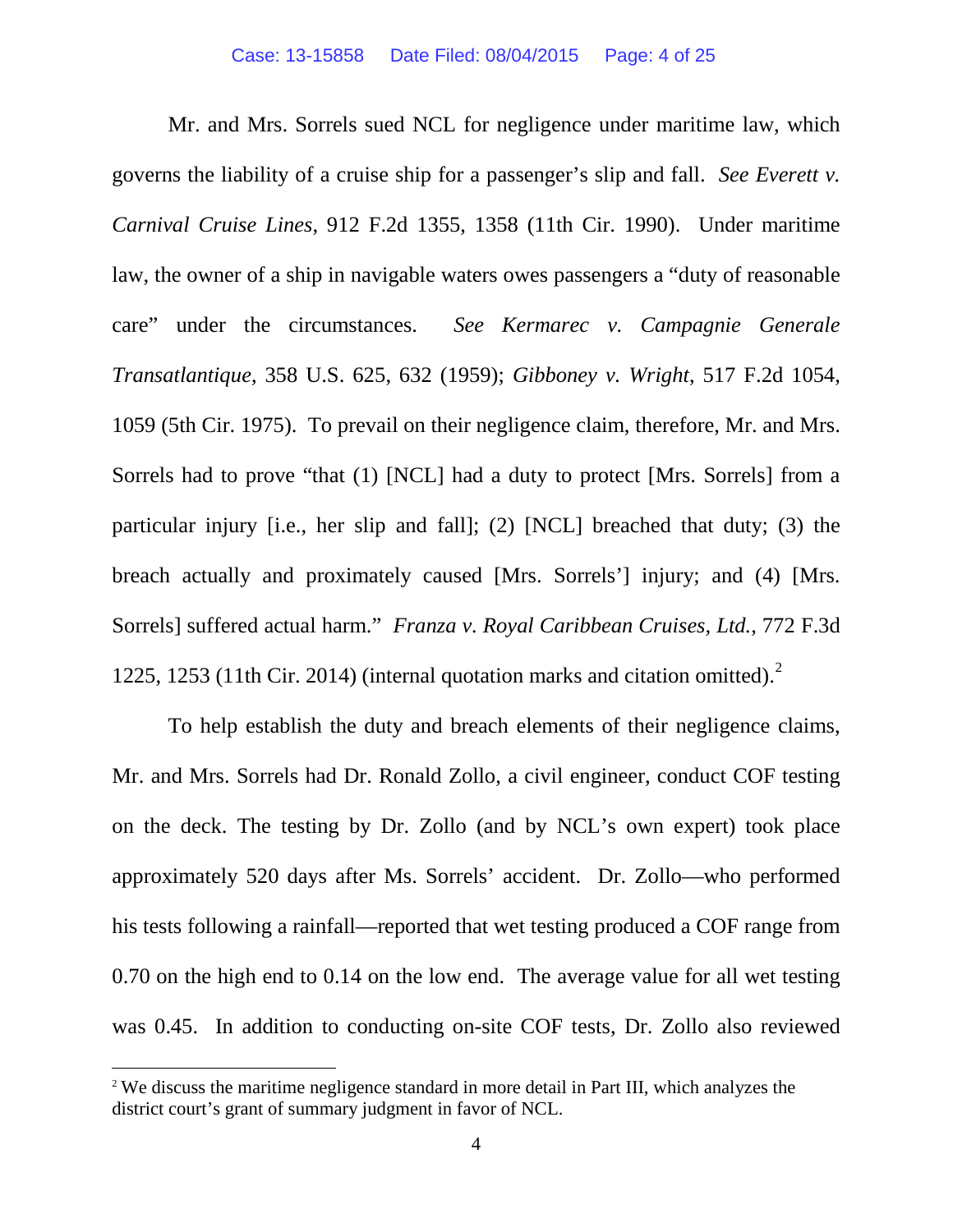video of Ms. Sorrels' accident, as well as Ms. Sorrels' deposition testimony and other documents relevant to the litigation.

Dr. Zollo opined that a COF of 0.45 is "below minimum standard values that have long been accepted as required in order to classify a walkway surface as slipresistant." D.E. 60-1 at 3. According to Dr. Zollo, the American Society for Testing and Materials (ASTM), the Occupational Safety and Health Administration (OSHA), the Federal Register, and the Hospital Research Bureau set the minimum COF value for passenger walkways at 0.50. *See id.* Dr. Zollo further reported that, pursuant to § 11.12.1.2 of ASTM F1166-07 (entitled "Standard Practice for Human Engineering Design for Marine Systems, Equipment and Facilities"), walkways on ships "shall have a non-skid surface sufficient to provide a [COF] of 0.6 or higher measured when the surface is wet." *Id.*

Based on his investigation and the COF testing, Dr. Zollo rendered a number of opinions. First, at the time the deck was tested, it did not meet the minimum COF standard for passenger walkways under § 11.12.1.2 of ASTM F1166-07. Second, based on other reported slip and fall incidents that occurred aboard the *Norwegian Sky*, NCL knew or should have known that the condition of the deck in question posed an unreasonable risk to passengers when it was wet. Third, due to the "wide range of friction resistance along the walkway[,]" the deck "trap[ped] individuals via a false sense of security[.]" Fourth, even if NCL had posted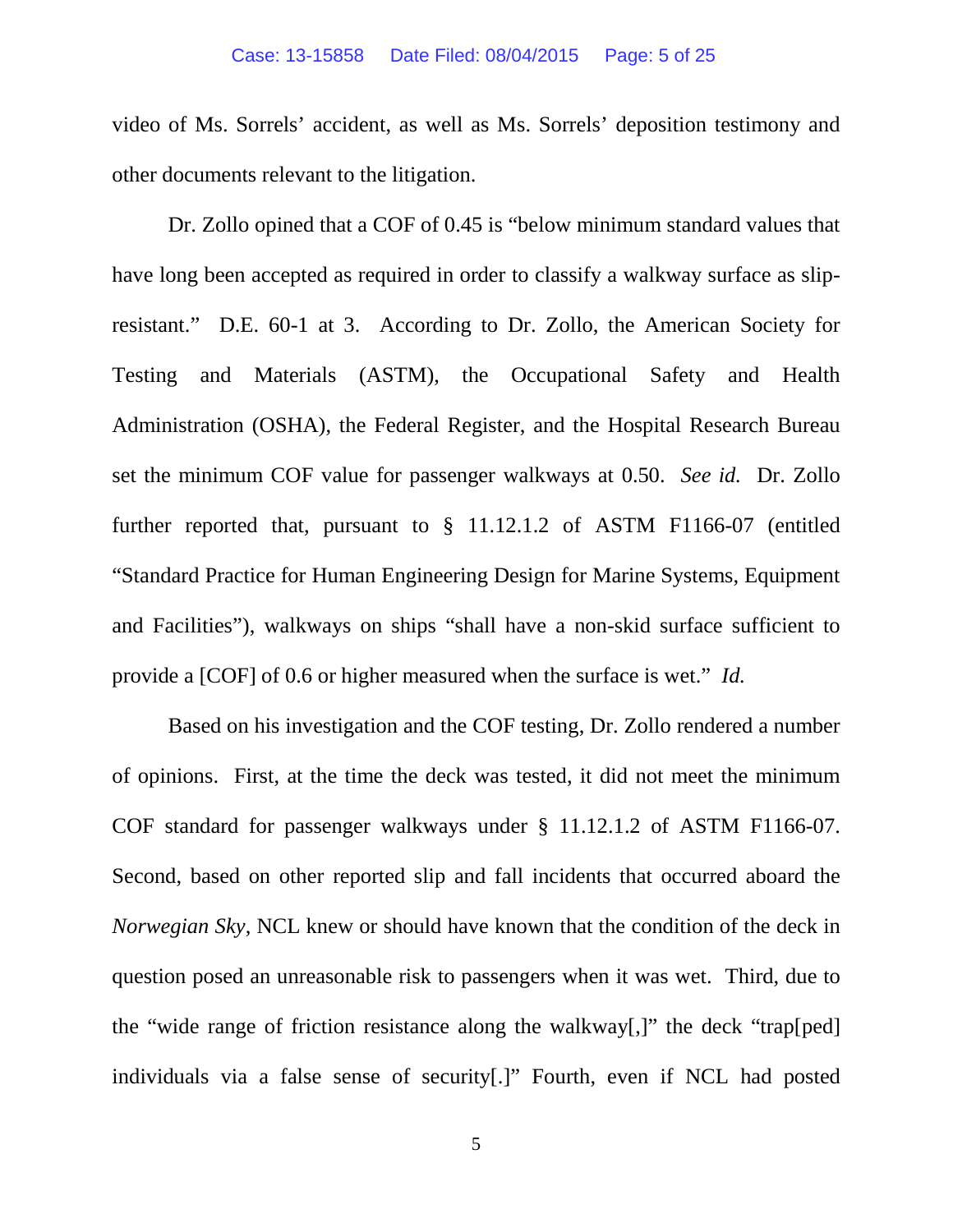warning signs about the deck, they would have been inadequate to warn passengers of the potential "hidden" danger. *See id.* at 3–4.

The district court granted NCL's motion to strike the testimony of Dr. Zollo and the publications he submitted in support of the industry COF standard. The district court ruled that Dr. Zollo was qualified to testify as an expert with regard to the slip resistance of the pool deck of the *Norwegian Sky*, *see* D.E. 93 at 8–9**,** as well as "(1) individuals' mental and physical reactions to surfaces with varying slip resistances and (2) the necessity and adequacy of warnings concerning such surfaces." *Id.* at 9. But the district court concluded that Dr. Zollo's opinions were not based on reliable methods. *Id.* With respect to Dr. Zollo's "false sense of security" theory, the district court held that Dr. Zollo's testimony was unreliable because he had not tested the COF of the deck along the path Ms. Sorrels traveled before she slipped. *Id.* at 9–10. The district court also excluded Dr. Zollo's testimony as to the COF results obtained from the area where Ms. Sorrels slipped because the tests were conducted "nearly a year and a half after [the] accident." *Id.* at 10. The district court believed that Mr. and Ms. Sorrels had failed to show "that the same conditions existed on the deck at the time [she] fell." *Id.* With respect to the ATSM standard Dr. Zollo cited in opining that 0.6 was the minimum acceptable COF for the deck, the district court ruled that this standard was applicable only to crew members aboard ships. *Id.* at 11.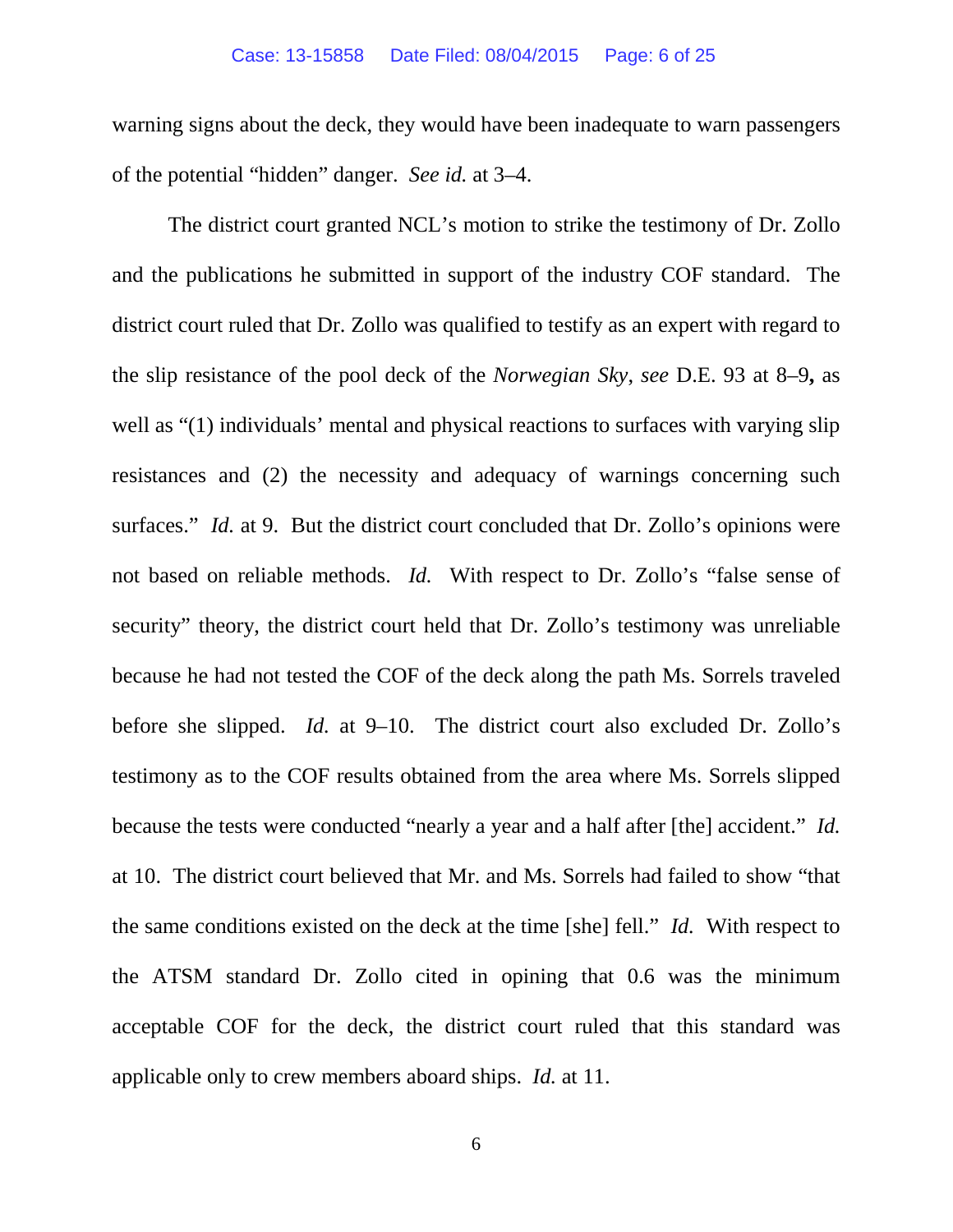The district court also granted summary judgment in favor of NCL. Having excluded Dr. Zollo's testimony and opinions, the district court concluded that the other evidence presented by Mr. and Mrs. Sorrels failed to create an issue of fact as to whether NCL had created a dangerous condition on the deck by failing to properly maintain it. First, although Mr. and Mrs. Sorrels had submitted evidence of 22 other slip and fall accidents over a four-year period on teakwood flooring in public areas of the *Norwegian Sky*, those accidents were not "substantially similar" under cases like *Tran v. Toyota Motor Corp.*, 420 F.3d 1310, 1316 (11th Cir. 2005), and *Heath v. Suzuki Motor Corp.*, 126 F.3d 1391, 1396 (11th Cir. 1997). None of those other accidents, the district court noted, occurred where Mrs. Sorrels had fallen. *See* D.E. 93 at 15–17.Second, although Solange Winifred, an NCL restaurant employee on the *Norwegian Sky*, testified that the ship's deck department would sometimes post signs warning that decks could be slippery when wet, "she admitted that she did not actually know whether those signs were posted because she worked in the restaurant." *Id.* at 18.

## **II**

"[We] review[ ] the district court's decision to exclude expert testimony under Federal Rule of Evidence 702 for abuse of discretion." *United States v. Paul*, 175 F.3d 906, 909 (11th Cir. 1999). A district court abuses it discretion when it makes a clear error in judgment or applies an incorrect legal standard. *See*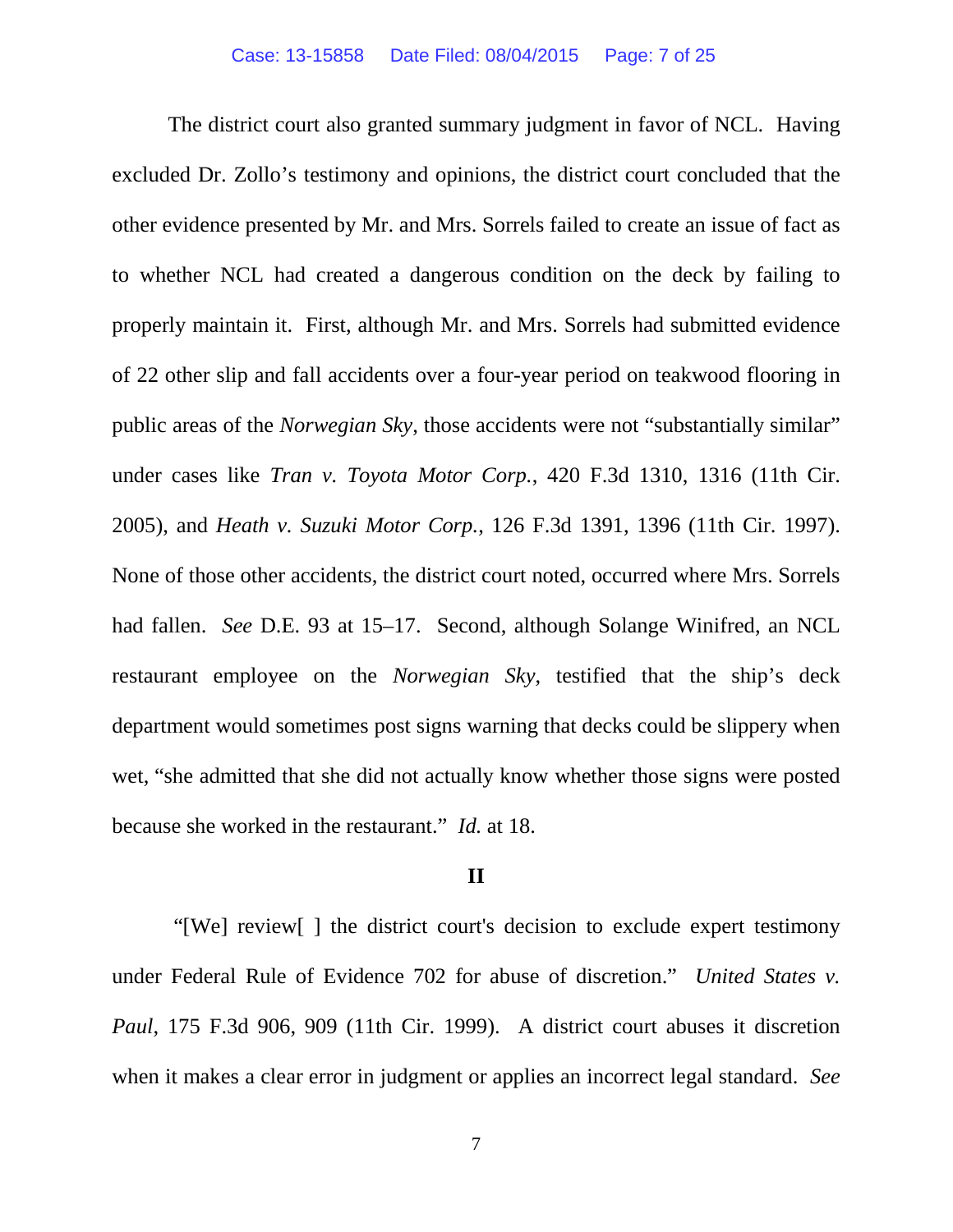*SunAmerica Corp. v. Sun Life Assur. Co. of Canada*, 77 F.3d 1325, 1333 (11th Cir. 1996). Where a portion of the proffered expert testimony is reliable, wholesale exclusion can constitute an abuse of discretion. *See, e.g.*, *United Fire & Cas. Co. v. Whirlpool Corp.*, 704 F.3d 1338, 1341–42 (11th Cir. 2013) (holding that wholesale exclusion of expert testimony constituted an abuse of discretion and reversing as to one of the expert's opinions).

In determining the admissibility of expert testimony under Rule 702, courts analyze three basic requirements: the expert's qualifications; the reliability of the testimony; and the extent to which the testimony will be helpful to the trier of fact. *See United States v. Frazier*, 387 F.3d 1244, 1260 (11th Cir. 2004) (en banc). Through the application of these three requirements, a district court acts as a "gatekeeper" with respect to the admissibility of expert testimony. *See id.* "The objective of [this gatekeeping] requirement is to ensure the reliability . . . of expert testimony." *Kumho Tire Co. v. Carmichael*, 526 U.S. 137, 152 (1999).

NCL does not challenge Dr. Zollo's qualifications, and we have held that expert testimony relating to the COF of a flooring surface can be helpful to a jury in a slip and fall case. *See Rosenfeld*, 654 F.3d at 1193 ("A qualified expert who uses reliable testing methodology may testify as to the safety of a defendant's choice of flooring, determined by the surface's coefficient of friction."). This case turns, therefore, on the reliability of Dr. Zollo's opinions.

8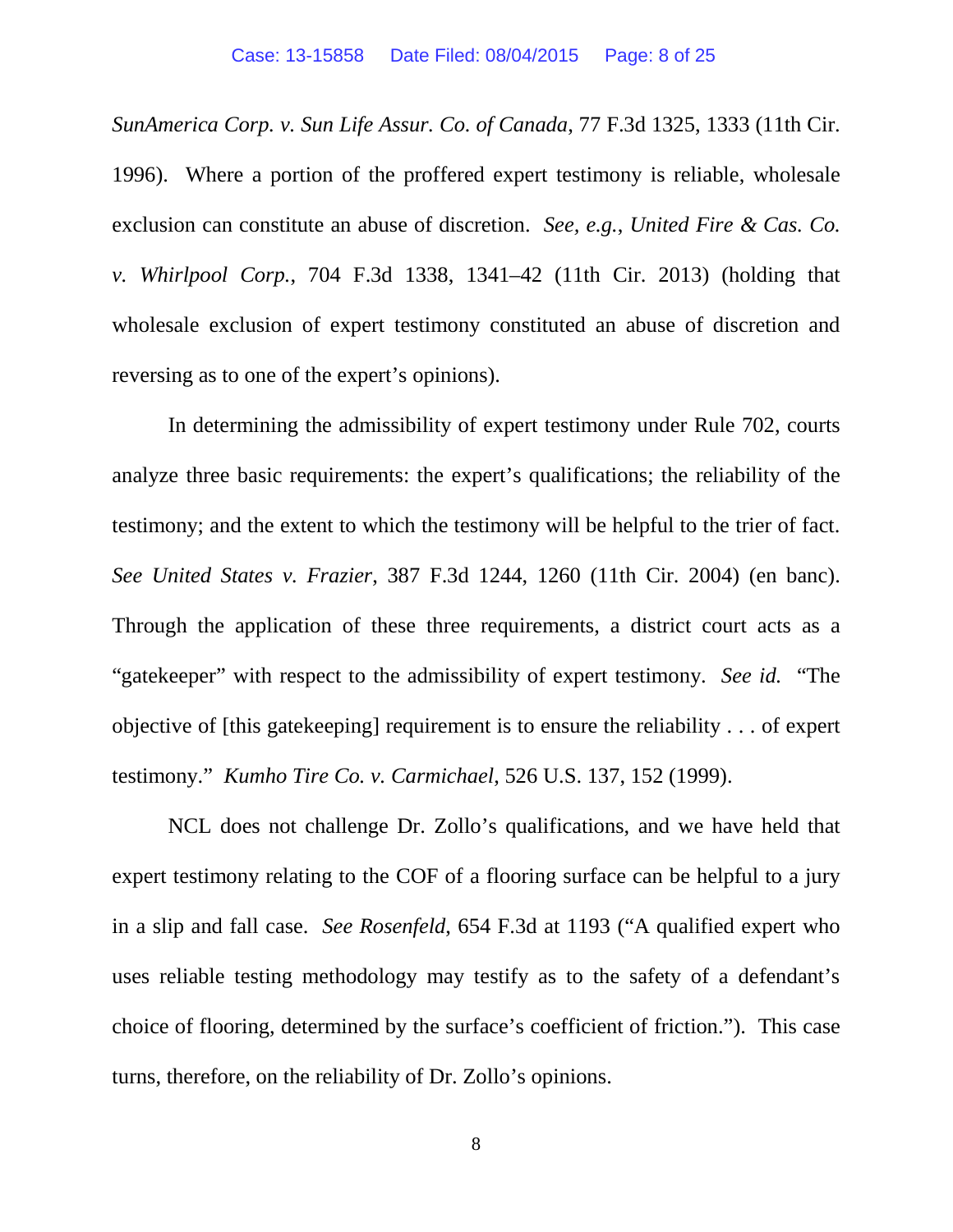The Supreme Court has identified four factors to guide district courts in their

assessment of the reliability of expert testimony:

(1) whether the expert's methodology has been tested or is capable of being tested; (2) whether the theory or technique used by the expert has been subjected to peer review and publication; (3) whether there is a known or potential error rate of the methodology; and (4) whether the technique has been generally accepted in the relevant scientific community.

*United Fire & Cas.*, 704 F.3d at 1341 (citing *Daubert v. Merrell Dow Pharm., Inc.*, 509 U.S. 579, 593–94 (1993)).

## **A**

We begin with ASTM F1166-07, one of the publications Dr. Zollo relied on for his opinion of the industry COF standard. As we have previously held, "[e]vidence of custom within a particular industry, group, or organization is admissible as bearing on the standard of care in determining negligence." *Muncie Aviation Corp. v. Party Doll Fleet, Inc.*, 519 F.2d 1178, 1180 (5th Cir. 1975). "Compliance or noncompliance with such custom, though not conclusive on the issue of negligence, is one of the factors the trier of fact may consider in applying the standard of care." *Id.*at 1180–81.

Entitled "Standard Practice for Human Engineering Design for Marine Systems, Equipment, and Facilities," ASTM F1166-07 "provides ergonomic design criteria from a human-machine perspective for the design and construction of maritime vessels and structures[.]" ASTM F1166-07 at § 1.1. In relevant part,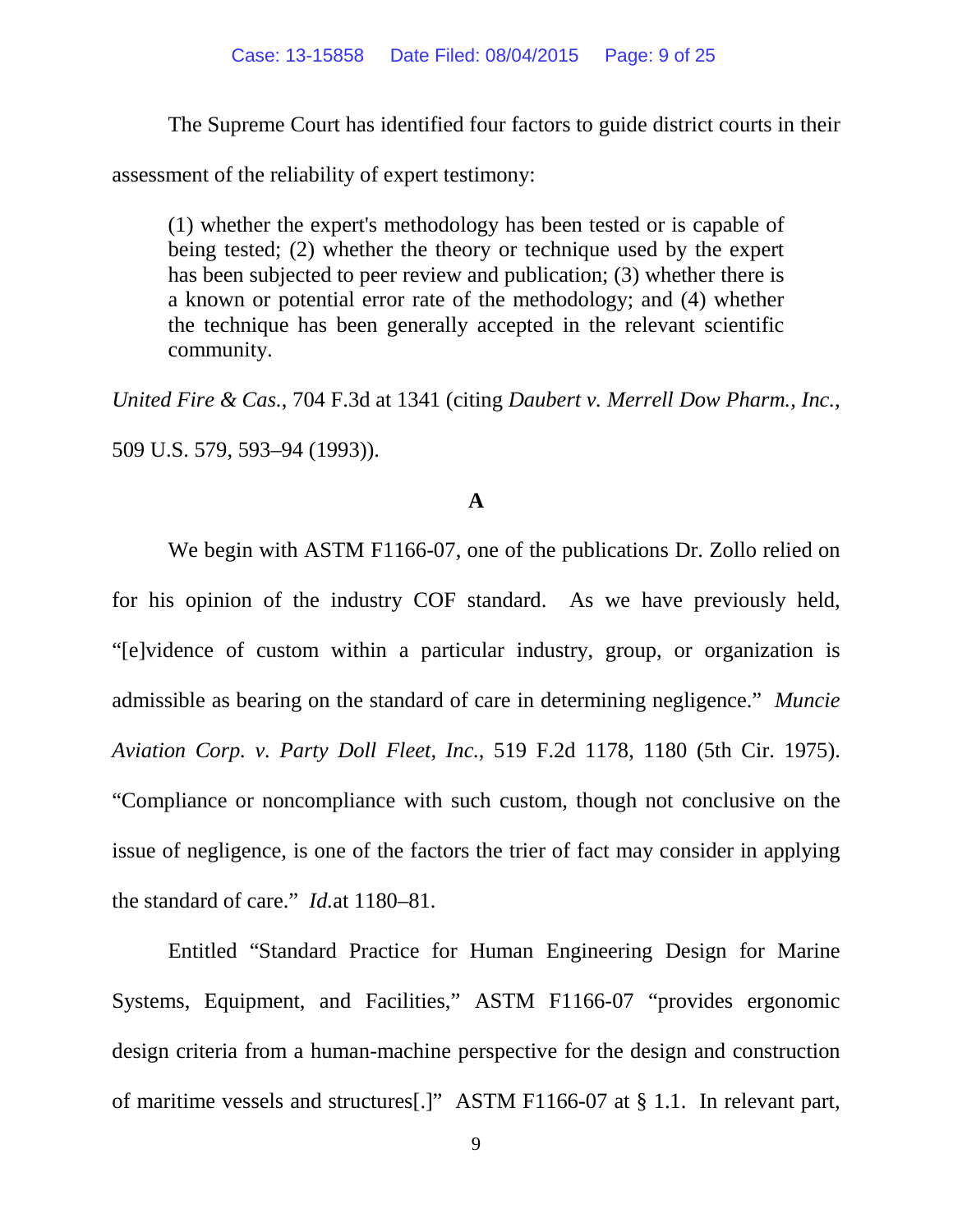### Case: 13-15858 Date Filed: 08/04/2015 Page: 10 of 25

it specifies that "[w]alkways, passageways, decks and all other walking surfaces shall have a nonskid surface sufficient to provide a coefficient of friction (COF) of 0.6 or higher measured when the surface is wet." *Id.* at § 11.12.1.2.

On its face, § 11.12.1.2 applies to the pool deck of the *Norwegian Sky*. The district court, however, held that this standard did "not govern cruise-ship passenger decks" because it only discussed general safety standards for "**workers** aboard ships and d[id] not address the appropriate standards for passenger areas on cruise ships." D.E. 93 at 11 (emphasis in original). In so ruling, the district court relied on another section of ATSM F1166-07, which reads as follows: "The criteria contained within this practice shall be applied to the design and construction of all hardware and software within a ship or maritime structure that the human crew members come in contact in any manner for operation, habitability, and maintenance purposes." ATSM F1166-07 at § 1.2.

The district court abused its discretion. *See Sun Life*, 77 F.3d at 1333. On a cruise ship like the *Norwegian Sky,* there are numerous areas traversed by both crew members and passengers, including the pool decks. Even if they are not enjoying the amenities, crew members come into contact with pool decks for things like "operation" (e.g., bringing drinks to passengers) and "maintenance" (e.g., cleaning the pool or making repairs to chairs and tables), as described in § 1.2. As a result, in such commonly traversed areas the COF standard set forth in §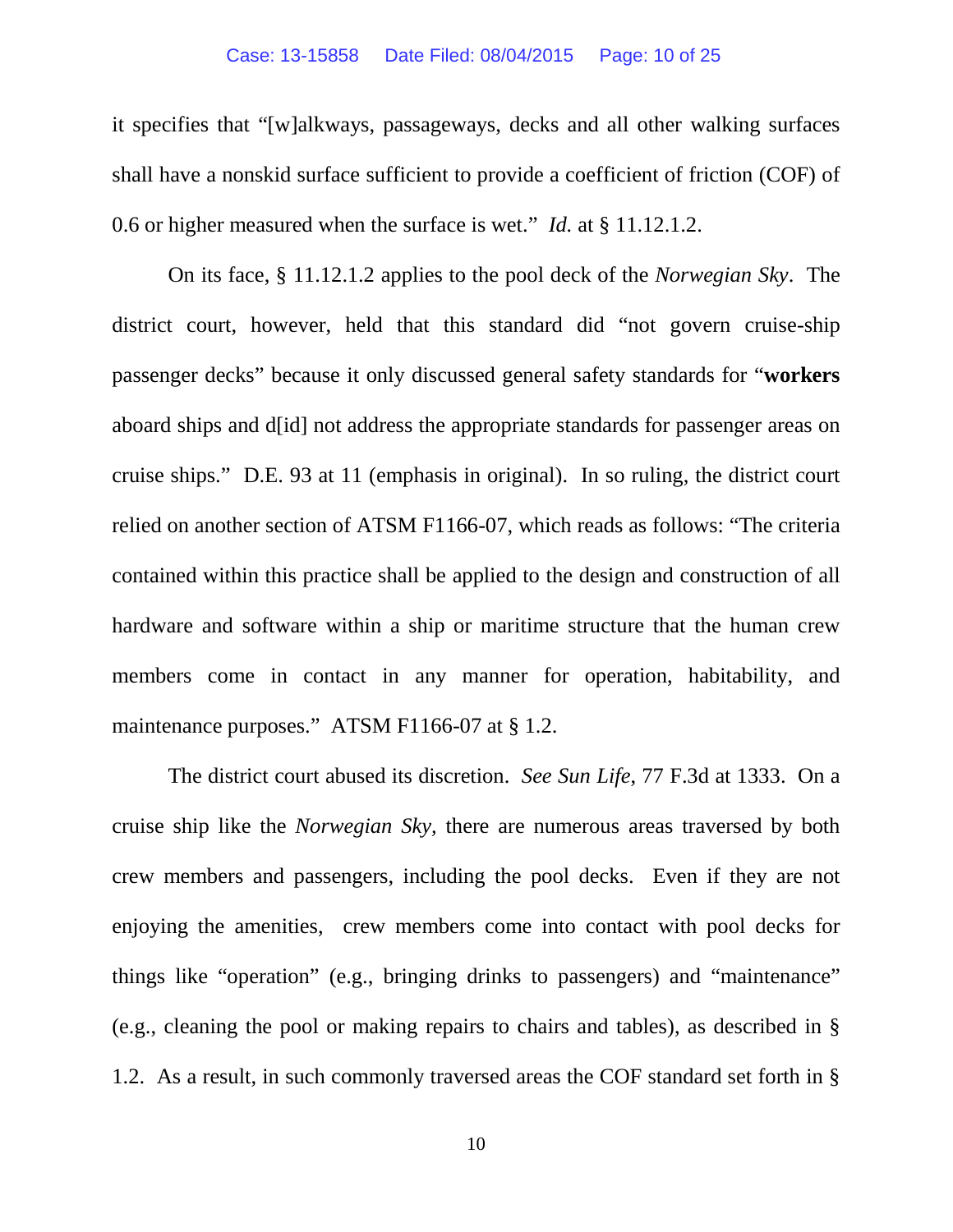11.12.1.2 may apply. A deck constructed of a single material (here, teakwood) cannot be designed to meet two different COF standards—one for passengers and one for crew members—at the same time. The fact that Ms. Sorrels was a passenger, rather than a crew member, did not necessarily make § 11.12.1.2 inapplicable.<sup>[3](#page-10-0)</sup>

One other point merits a brief discussion. At oral argument, counsel for NCL argued that the COF standard from the ASTM does not apply because it was promulgated after the *Norwegian Sky* was built. We decline to consider this argument because NCL did not press it below, the district court did not address it, and NCL failed to present it in its appellate brief. *See, e.g.*, *Marek v. Singletary*, 62 F.3d 1295, 1298, 1301 n.2 (11th Cir. 1995) (issues not briefed are considered abandoned). Should NCL make this argument on remand, the district court may want to consider cases like *Keller v. United States*, 38 F.3d 16, 26 (1st Cir. 1994) (holding that district court did not err in finding that ASTM standard for fixed ladder safety possessed some probative value in determining industry safety practices, even though standard was promulgated after accident).

<span id="page-10-0"></span><sup>&</sup>lt;sup>3</sup> The district court did not abuse its discretion in excluding the COF standards from OSHA and the Federal Register, as Dr. Zollo was unable to explain how they applied. With respect to the standard promulgated by Carnival, a rival cruise line, we think it is best to allow the district court to take a look at that standard on remand in light of the portions of Dr. Zollo's testimony that are admissible.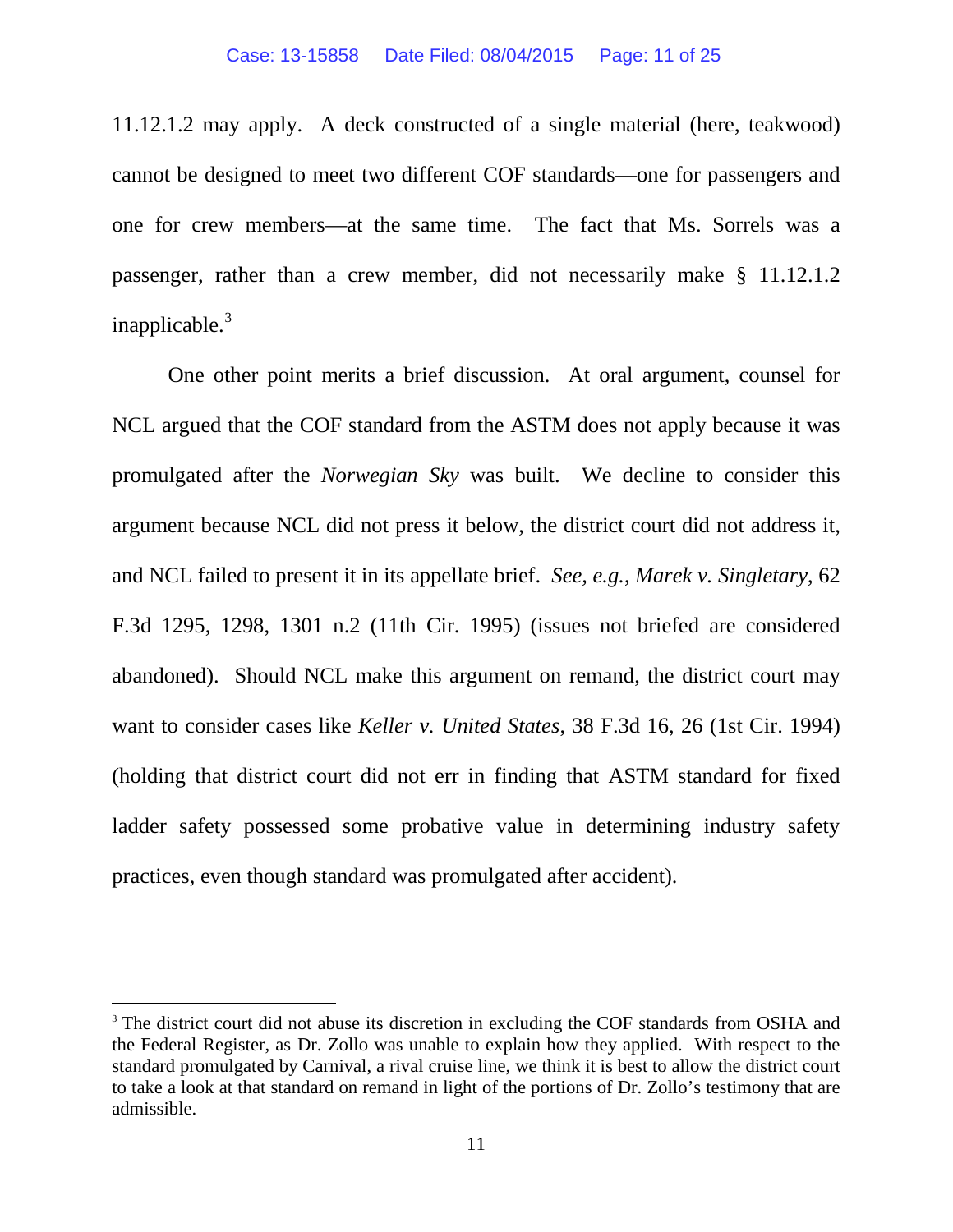**B**

The district court provided a second reason for excluding Dr. Zollo's proposed testimony with respect to the COF of the area of the deck where Ms. Sorrels slipped. Because "[Dr.] Zollo conducted his slip-resistance tests nearly a year and a half after [the] accident," the district court concluded that Mr. and Mrs. Sorrels had not shown that "the same conditions existed on the deck at the time [Mrs. Sorrels] fell." D.E. 93 at 10. The district court also noted that the surface of one of the planks Dr. Zollo tested had a "slimy" substance on it, which may or may not have been present when Ms. Sorrels slipped. It further explained that Dr. Zollo had stated in his deposition that the problem with the deck related to maintenance, and not construction. *See id.*

Dr. Zollo reported that the COF of the deck at the time he tested it in wet conditions fell below what he believed to be the minimum acceptable COF for cruise-ship passenger decks. *See* D.E. 60-1 at 3 ("the deck surface in its present condition does not qualify as suitably slip resistant"). He did not opine that the deck at the time of Ms. Sorrels' accident was below the minimum acceptable COF. Notably, NCL did not urge that the delay in testing was a basis for excluding the testimony or opinions of Dr. Zollo, and therefore did not make any claim that the time between the accident and the testing adversely affected the validity of the tests. That was not surprising given that NCL's own expert, David Wills, tested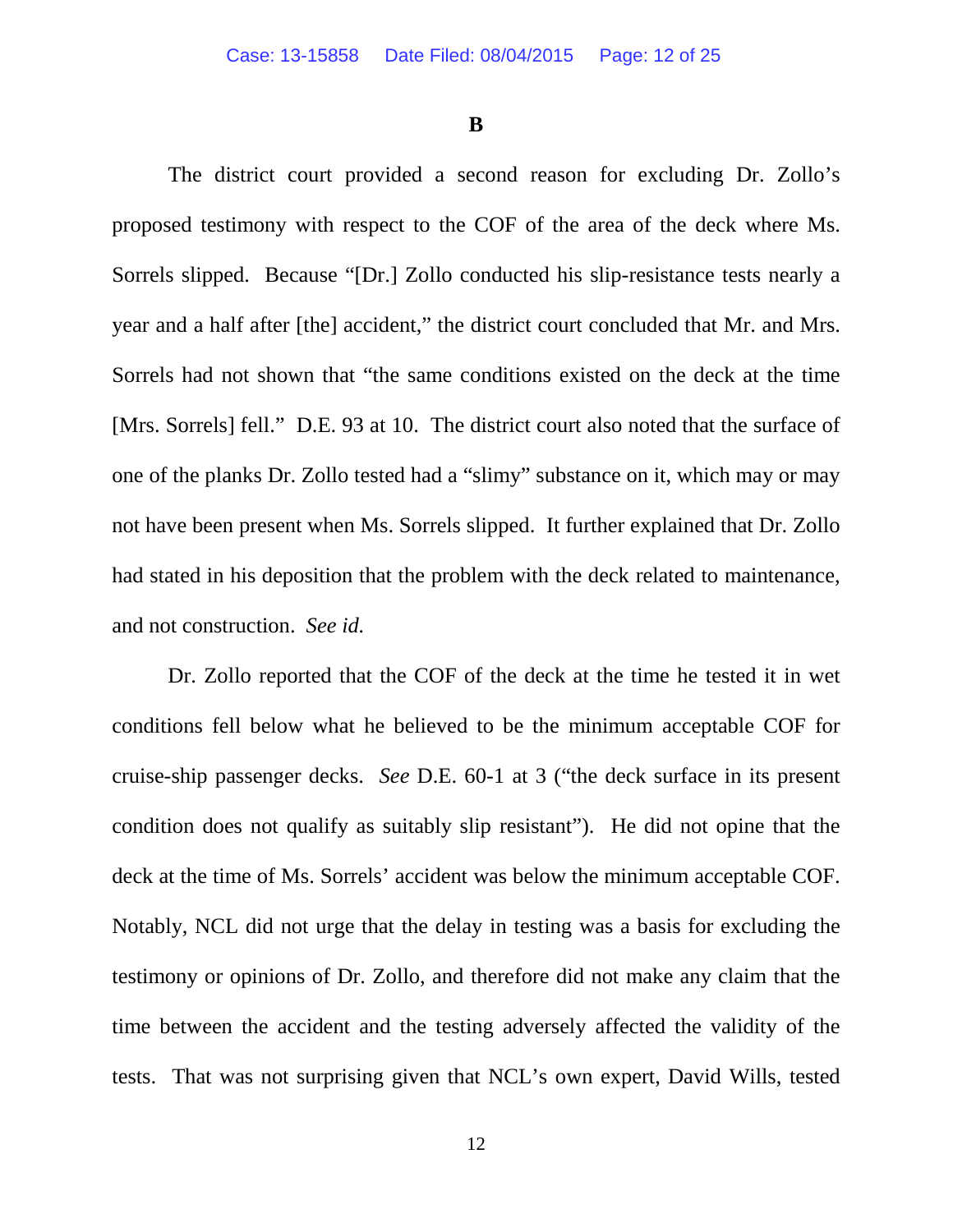the pool deck at the same time as Dr. Zollo and used the same measuring equipment and testing protocol employed by Dr. Zollo. *See* D.E. 57-3; D.E. 66 at  $3-4.$ 

In our view, the district court abused its discretion by improperly applying the governing legal standard to the record before it. The "substantial similarity" test—a test found in various evidentiary standards—usually governs when a party seeks to introduce an out-of-court experiment to recreate a critical event or incident. *See, e.g.*, *Bish v. Emp'rs Liab. Assurance Co.,* 236 F.2d 62, 70 (5th Cir. 1956); *United States v. Gaskell*, 985 F.2d 1056, 1060 (11th Cir. 1993); *Burchfield v. CSX Transp., Inc.,* 636 F.3d 1330, 1336–37 (11th Cir. 2011). For example, in *Barnes v. General Motors Corp.*, 547 F.2d 275 (5th Cir. 1977), a design defect case involving a Z-28 Camaro with engine mounts, the jury rendered a verdict in favor of the plaintiff. We reversed because the district court had improperly admitted evidence of a test performed by the plaintiff's expert on a different Z-28 vehicle without engine mounts; that test, we said, was conducted under "significantly different circumstances." *Id.* at 277.

Assuming without deciding that the "substantial similarity" test applied to the COF measurements taken by Dr. Zollo, the district court erred. To the extent there was any evidence concerning the similarity of the deck at the time of testing, all of that evidence was contrary to the district court's finding. For starters, both

13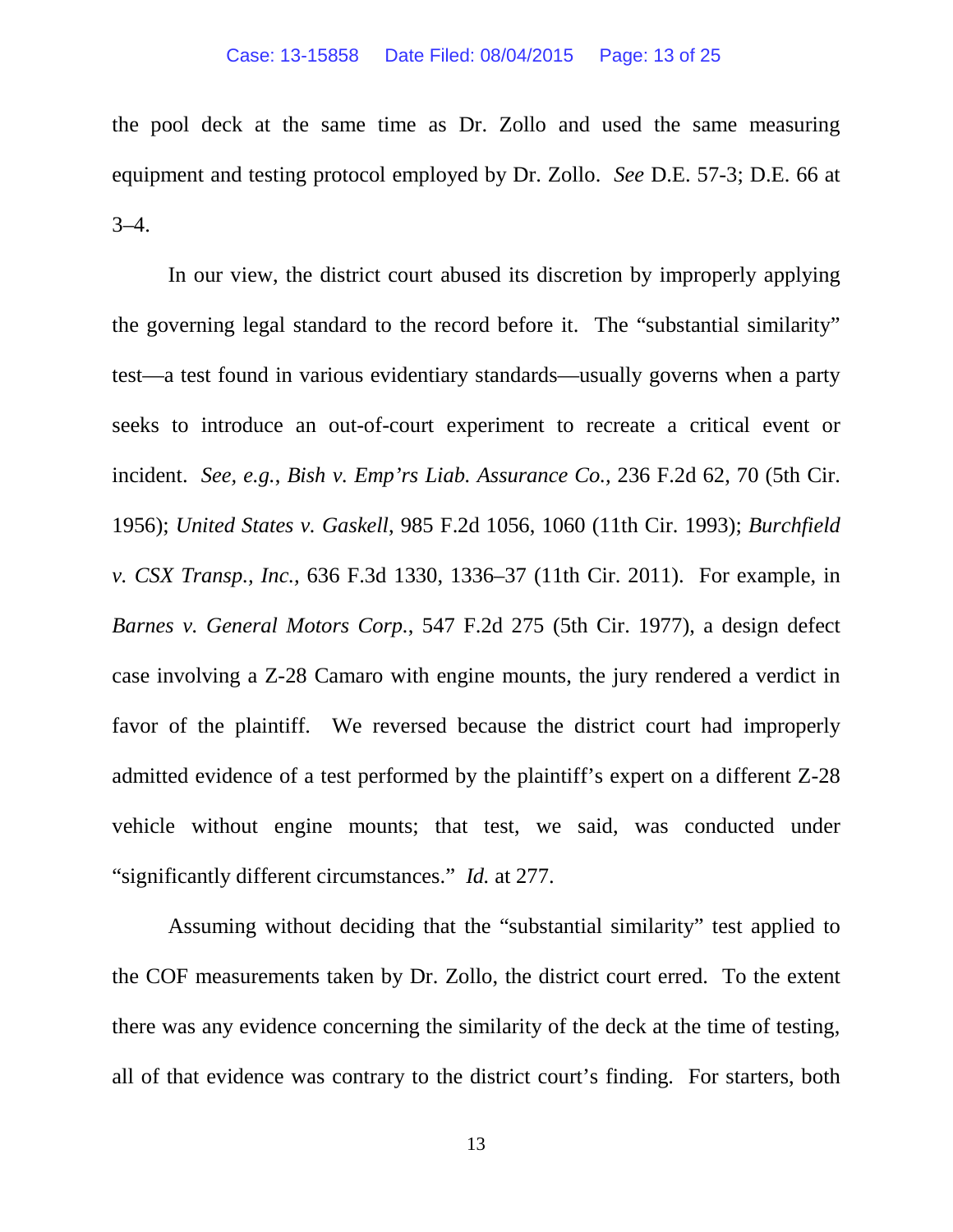experts, Dr. Zollo and Mr. Wills, testified that the wet condition of the pool deck when tested was substantially similar to its condition at the time of the accident. *See* Deposition of David Wills, D.E. 66-6 at 17 ("The condition that I created by doing the wet test by the pouring of the water . . . on the deck is very similar to the condition that is present after rainfall."); Deposition of Ronald Zollo, D.E. 88-3 at 214 ("Yes, I did have similar conditions. . . . Wet conditions are similar."). And an NCL representative, Jane Kilgour, testified that the deck itself had not been changed since Mrs. Sorrels' accident. *See* Deposition of Jane Kilgour, D.E. 66-6 at 16 ("Q: Has the teak deck been changed in any fashion on Deck 11 between 2009 and the present? A: No."). Such testimony constituted sufficient evidence of "substantial similarity" to allow admission. *See Buscaglia v. United States*, 25 F.3d 530, 533–34 (7th Cir. 1994) (that COF testing was conducted on tile from replacement stock, and not on the tile on which the plaintiff fell, went to weight and not admissibility); *Sparks v. Gilley Trucking Co.*, 992 F.2d 50, 54 (4th Cir. 1993) (whether officer properly performed COF test on road "goes more to the weight to be attached to his opinion than to its admissibility").

We have long held, moreover, that a delay in viewing or inspecting the place where an accident took place normally goes to weight and not to admissibility. Our decision in *F.W. Woolworth Co. v. Seckinger*, 125 F.2d 97 (5th Cir. 1942), is instructive. In that case, a patron who fell at an F.W. Woolworth store claimed that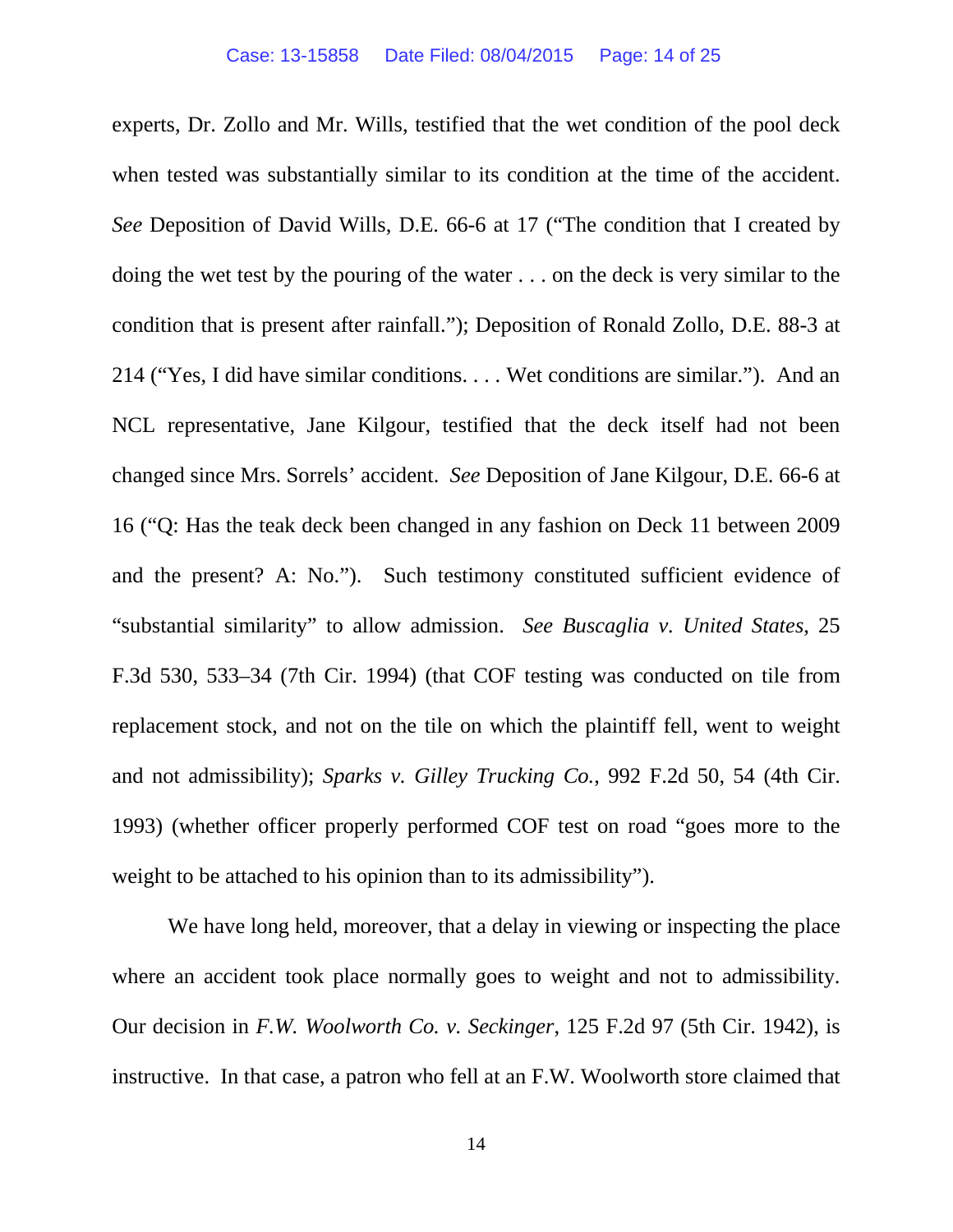her fall was caused by a defective condition in the floor. One of the witnesses at trial testified as to the condition of the floor 45 days after the accident. When the jury rendered a verdict in favor of the patron, Woolworth appealed. We affirmed, rejecting Woolworth's argument that the witness should not have been allowed to testify as to the condition of the floor:

The testimony relating to the condition of the floor a month and a half after the accident occurred was evidential of its earlier condition. There is no evidence in this case that the condition of the floor had undergone any material change in the months immediately following the accident. Furthermore, the defective condition of the floor complained of as causing the injury was shown to result from wear and decay, rather than from any abnormality or unusual circumstance of a temporary nature. Where the condition is of such character that a brief lapse of time would not affect it materially, the subsequent existence of the condition may give rise to an inference that it previously existed.

*Id.* at 98.

Although *Seckinger* involved a lay witness, we do not see why its rationale should not apply to expert witnesses, particularly where, as here, there is evidence that the deck on which Mrs. Sorrels fell had not changed in any material way since the accident. Any issues concerning the 520-day delay, or the one "slimy" plank, go to the weight, and not the admissibility, of Dr. Zollo's testimony. *Cf. Hurst v. United States*, 882 F.2d 306, 311 (8th Cir. 1989) (upholding admission of river hydraulics expert on cause of flood even though he had visited the site of the flood only once, and that one visit was two years after the flood: "Any weaknesses in the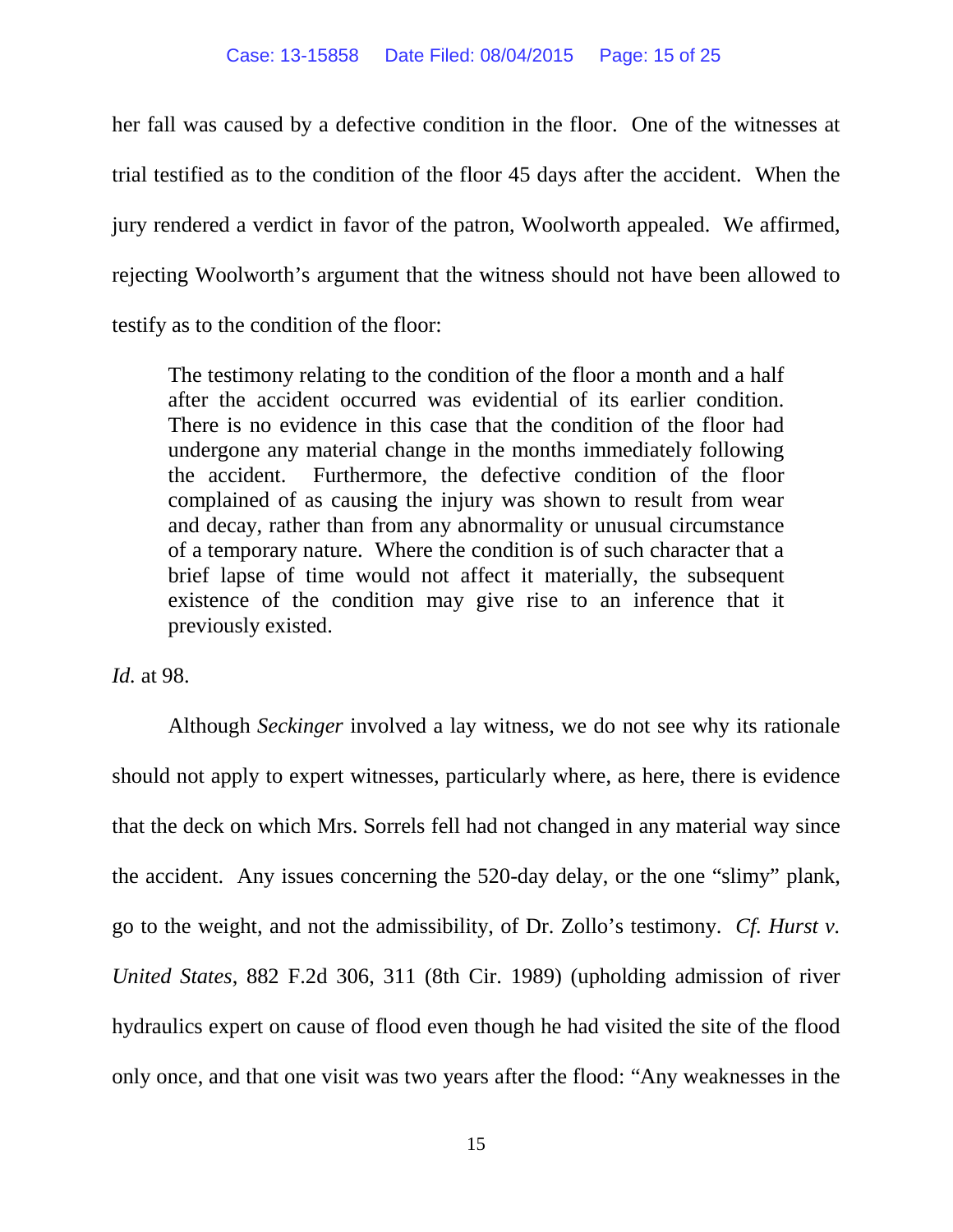factual underpinnings of [the expert's] opinion go to the weight and credibility of his testimony, not to its admissibility."). Cross-examination and the presentation of contrary evidence "are the traditional and appropriate means of attacking shaky but admissible evidence." *Daubert*, 509 U.S. at 596.

We recognize that the district court also relied on Rule 403 to exclude Dr. Zollo's testimony and opinions concerning the COF of the area of the deck where Mrs. Sorrels slipped. *See* D.E. 93 at 13 n.8. But we cannot affirm on this basis. First, the district court's Rule 403 balancing was based in part on a belief that Dr. Zollo's testimony had minimal probative value, and that belief was in turn based on rulings we have found to be erroneous. Second, to the extent the district court was concerned about the jury giving significant weight to Dr. Zollo's opinion about the applicable standard of care, that concern might not have been warranted given what we have held with respect to the standard of care. *See Muncie Aviation*, 519 F.2d at 1180–81.

There is a difference between unfairly prejudicial evidence, which may be excluded under Rule 403, and evidence that is "simply adverse to [an] opposing party." *United States v. 0.161 Acres of Land,* 837 F.2d 1036, 1041 (11th Cir. 1988) (internal quotation marks and citation omitted). Rule 403 calls for the exclusion of the former, not the latter. We leave it to the district court to consider

16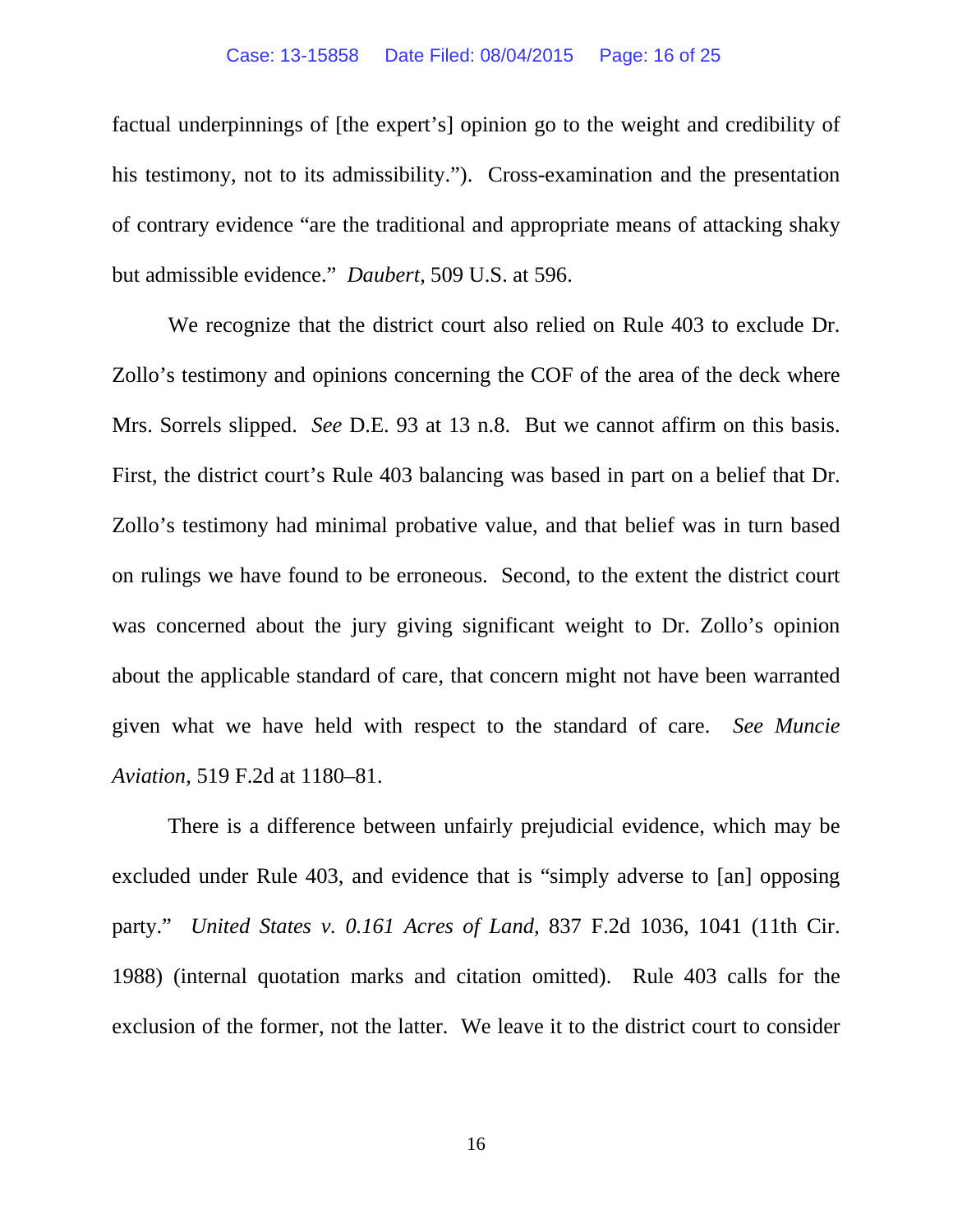Rule 403 on remand given what we have said about the admissibility of portions of Dr. Zollo's expert testimony.

## **C**

The district court also excluded Dr. Zollo's proposed testimony that "[t]he subject conditions will trap individuals via a false sense of security based on the wide range of friction resistance along the walkway." D.E. 60-1 at 4. As to this ruling, the district court was correct.

Dr. Zollo's theory was essentially that, because the COF values in the area he tested (the area where Ms. Sorrels slipped) ranged from 0.70 to 0.14, the same range of values can be expected across the entire deck surface. In other words, someone could walk across the deck without experiencing any instability, and then suddenly, step on an area of the deck where the COF drops significantly. And so, presumably, one would feel secure until one is not secure.

As the district court pointed out, there is a significant problem with Dr. Zollo's opinion as to this purported "false sense of security." And that problem is that Dr. Zollo did not perform any COF tests along the path Ms. Sorrels traveled to determine whether the COF values along that path varied to the same degree as the values obtained from the area Dr. Zollo actually tested. *See* D.E. 93 at 9–10. That Dr. Zollo saw a video of Mrs. Sorrels walking along the deck just before her fall does not give him the ability to opine on the COF measurements of the portions of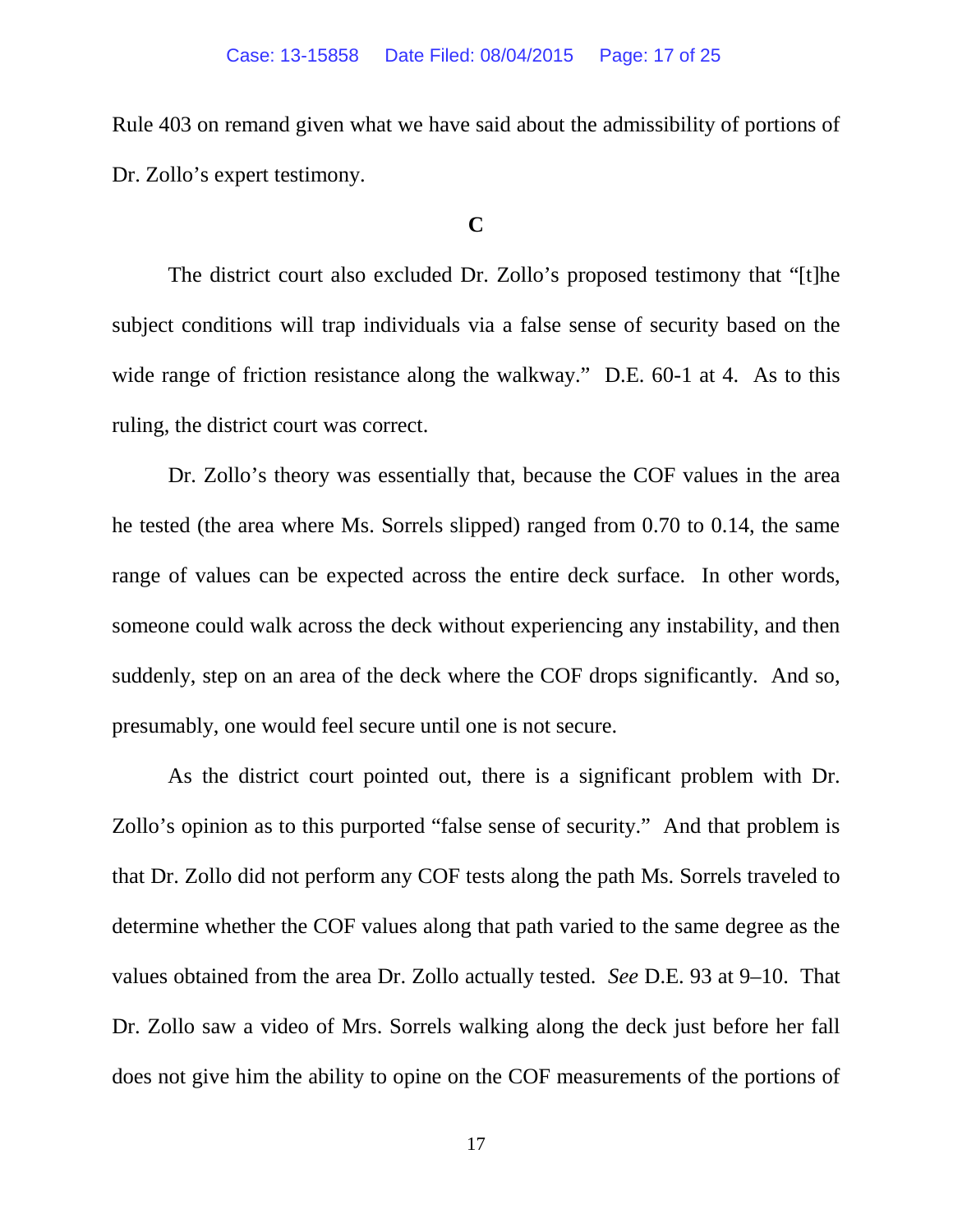the deck he failed to test. Moreover, Dr. Zollo could not cure the deficiency in his methodology by merely walking along the same path that Mrs. Sorrels covered and saying that he did not feel he was going to slip. Dr. Zollo's subjective physical and mental perceptions are not the sort of reliable methodology Rule 702 demands. *See United Fire & Cas.*, 704 F.3d at 1341.

At bottom, Mr. and Mrs. Sorrels argue that Dr. Zollo's testimony is reliable because Dr. Zollo says so. But "'[t]he [district] court's gatekeeping function requires more than simply taking the expert's word for it.'" *Frazier*, 387 F.3d at 1261 (quoting advisory committee's note to Rule 702). And "nothing in either *Daubert* or the Federal Rules of Evidence requires a district court to admit opinion evidence . . . by the *ipse dixit* of the expert." *Gen. Elec. Co. v. Joiner*, 522 U.S. 136, 146 (1997). The district court correctly ruled that Dr. Zollo's "false sense of security" theory was unreliable.

### **III**

We now turn to the district court's grant of summary judgment in favor of NCL, which is "subject to plenary review." *Harris v. Liberty Cmty. Mgmt., Inc.*, 702 F.3d 1298, 1301 (11th Cir. 2012). Generally speaking, we "will affirm if, after construing the evidence in the light most favorable to the non-moving party, we find that no genuine issue of material fact exists and the moving party is entitled to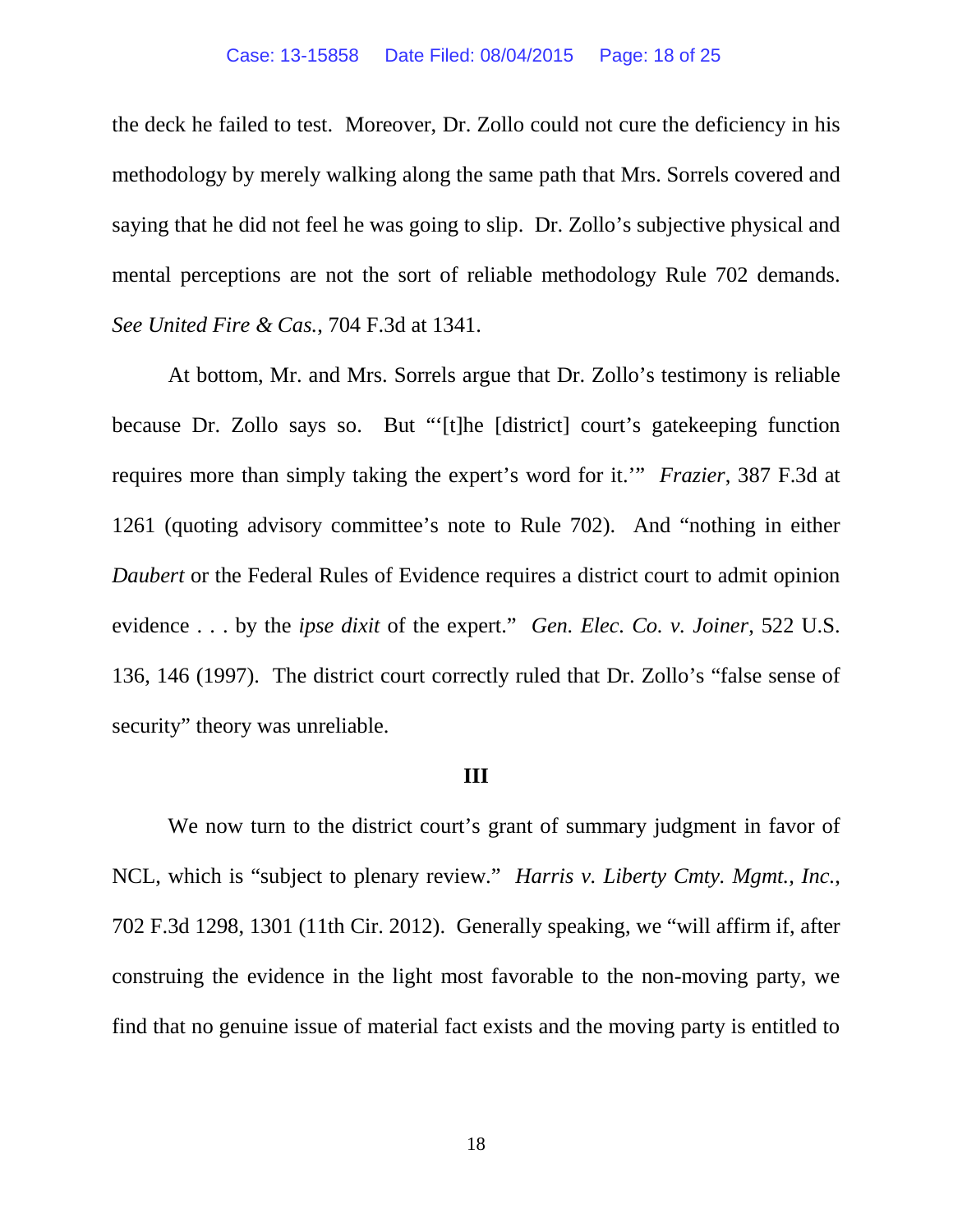judgment as a matter of law." *Alvarez v. Royal Atl. Developers, Inc.*, 610 F.3d 1253, 1263–64 (11th Cir. 2010).

## **A**

Mr. and Mrs. Sorrels argued that NCL created a dangerous condition by failing to properly maintain the pool deck where Mrs. Sorrels slipped and by failing to warn passengers of the danger. The district court ruled that, without Dr. Zollo's testimony, the evidence submitted by Mr. and Mrs. Sorrels was insufficient to survive summary judgment. We vacate the summary judgment in favor of NCL and remand for the district court to apply the Rule 56 standards anew.

In this circuit, the maritime standard of reasonable care usually requires that the cruise ship operator have actual or constructive knowledge of the risk-creating condition. "[T]he benchmark against which a shipowner's behavior must be measured is ordinary reasonable care under the circumstances, a standard which requires, as a prerequisite to imposing liability, that the carrier have had actual or constructive notice of the risk-creating condition, at least where . . . the menace is one commonly encountered on land and not clearly linked to nautical adventure." *Keefe v. Bahama Cruise Line, Inc.*, 867 F.2d 1318, 1322 (11th Cir. 1989) ("BCL's liability thus hinges on whether it knew or should have known about the treacherous wet spot.").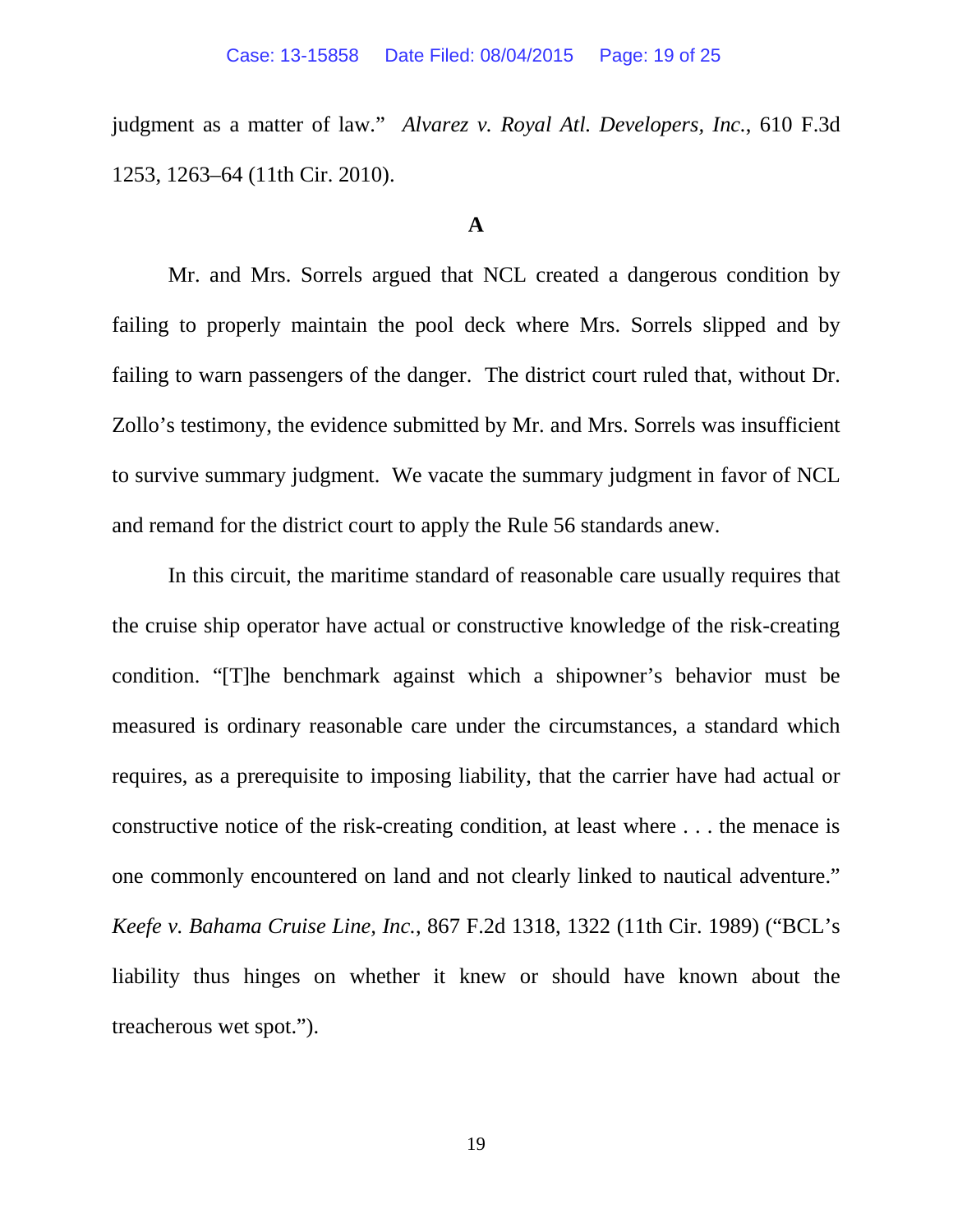The district court ruled, however, that where, as here, the claim is that the ship owner itself created the dangerous condition, a plaintiff need not show that the owner had notice of the alleged condition. *See* D.E. 93 at 4 (citing cases such as *Long v. Celebrity Cruises, Inc.*, 982 F. Supp. 2d 1313, 1316 (S.D. Fla. 2013), and *McDonough v. Celebrity Cruises, Inc.*, 64 F. Supp. 2d 259, 264 (S.D.N.Y. 1999)). NCL does not take issue with this standard on appeal, so for purposes of this case we will apply that standard without passing on its correctness. *Cf. Pogue v. Great Atl. & Pac. Tea Co.*, 242 F.2d 575, 581 (5th Cir. 1975) (noting that, under Florida law, "the creator of the dangerous condition is charged with notice of the danger caused by his own creation"). On remand, the district court should analyze whether the admissible portions of Dr. Zollo's testimony and related evidence (including the evidence concerning the industry COF standard) are enough to allow a jury to determine whether NCL created a dangerous condition.

### **B**

In case NCL's knowledge (actual or constructive) becomes an issue, we address the evidence submitted by Mr. and Mrs. Sorrels in an attempt to establish such knowledge. That evidence consisted of allegedly similar slip and fall incidents, and testimony by an NCL employee concerning the posting of warning signs.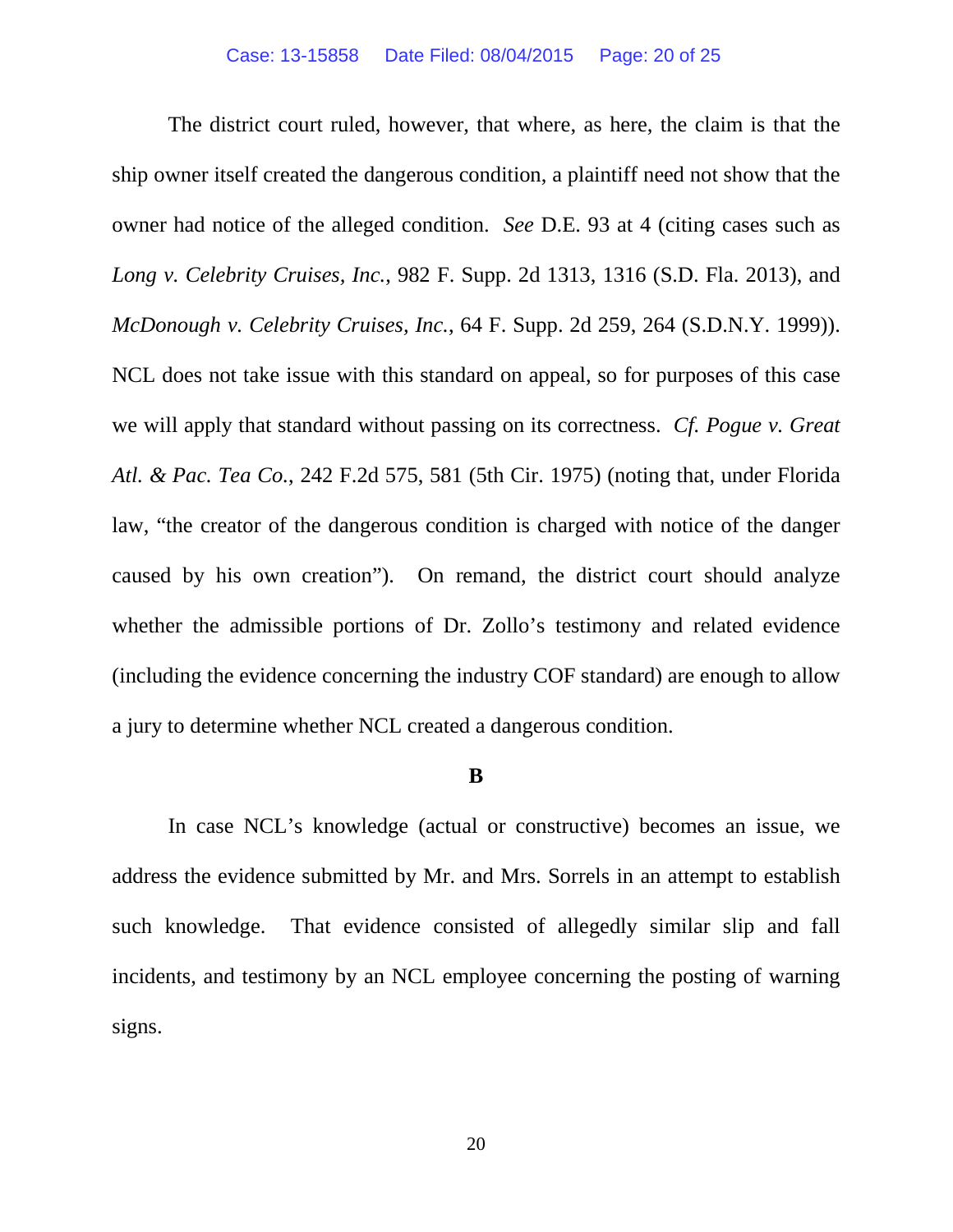Mr. and Mrs. Sorrels introduced evidence of 22 other slip and fall incidents on teakwood flooring in public areas of the *Norwegian Sky* over a four-year period. The district court, applying another of our "substantial similarity" doctrines, *see, e.g.*, *Heath v. Suzuki Motor Corp.*, 126 F.3d 1391, 1396, 1397 n.12 (11th Cir. 1997) (explaining that "before evidence of prior accidents or occurrences is admitted into evidence, the proponent of such evidence must show that conditions substantially similar to the occurrence cause the prior accidents"), found that none of the 22 incidents could be considered. *See* D.E. 93 at 15–17. First, none of them occurred where Mrs. Sorrels fell. Second, the liquids that the other passengers slipped on differed—most involved unknown wet substances—and many of the incident reports noted that there was no indication of rainwater, the liquid that supposedly helped cause Mrs. Sorrels' fall. Indeed, only three of the 22 passengers reported slipping on rainwater, and of those three, one was wearing high heels and another was wearing worn sandals. Third, in some of the other incidents there were other factors involved. For example, three passengers slipped while playing table tennis and another (a 12-year old) fell while chasing someone around the pool.

The "substantial similarity" doctrine does not require identical circumstances, and allows for some play in the joints depending on the scenario presented and the desired use of the evidence. For example, in *Borden, Inc. v.* 

21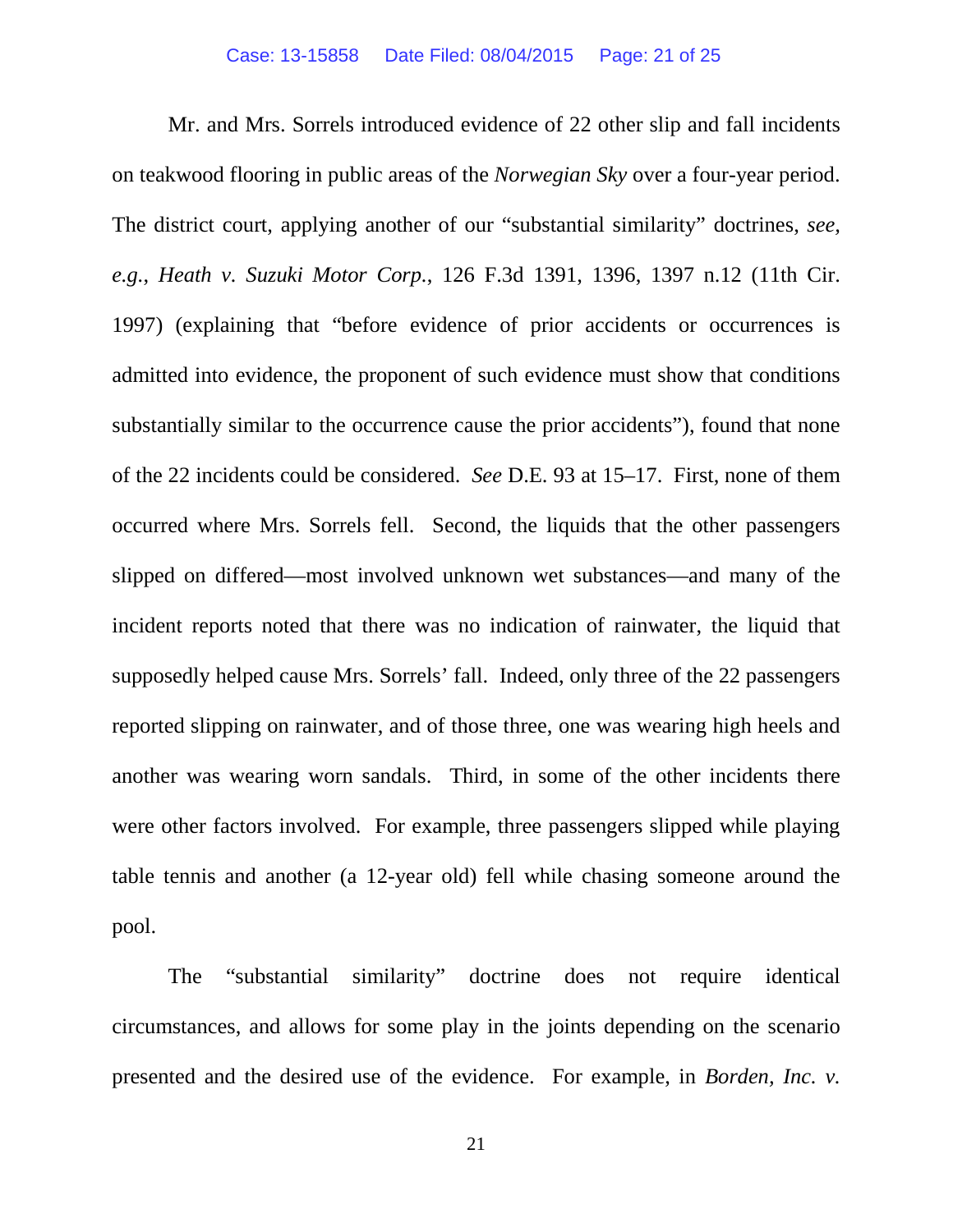*Florida East Coast Railway Co.*, 772 F.2d 750 (11th Cir. 1985), an FEC train went off the track and damaged a warehouse owned by Borden. The reason the train derailed was that some young men had tampered with the track's signaling and switching system, causing the train to move from the main track to a short spur track. Borden sought to introduce evidence that the vandalism was foreseeable to FEC because of a previous tampering incident at a different location on the same track some five and a half months earlier. The district court excluded the evidence, but we reversed with the following explanation:

The conditions surrounding the two incidents were similar enough to allow the jury to draw a reasonable inference concerning FEC's ability to foresee this type of vandalism and its results. The procedure used to reverse the track switch and disable the signaling system was identical in both incidents. . . . The incidents involved identical FEC siding switches located on the same track just six-tenths of a mile from one another. Although the results of the two incidents were dissimilar, this difference is insubstantial in considering the issue of the foreseeability of this type of vandalism.

*Id.* at 755.

Nevertheless, we affirm the district court's ruling with respect to the 22 incidents. The district court acted within its discretion given that Dr. Zollo, who opined about the allegedly defective and dangerous COF measurement in the area where Mrs. Sorrels fell, had not done COF testing at the other locations where there were accidents; that Dr. Zollo's "false sense of security" opinion was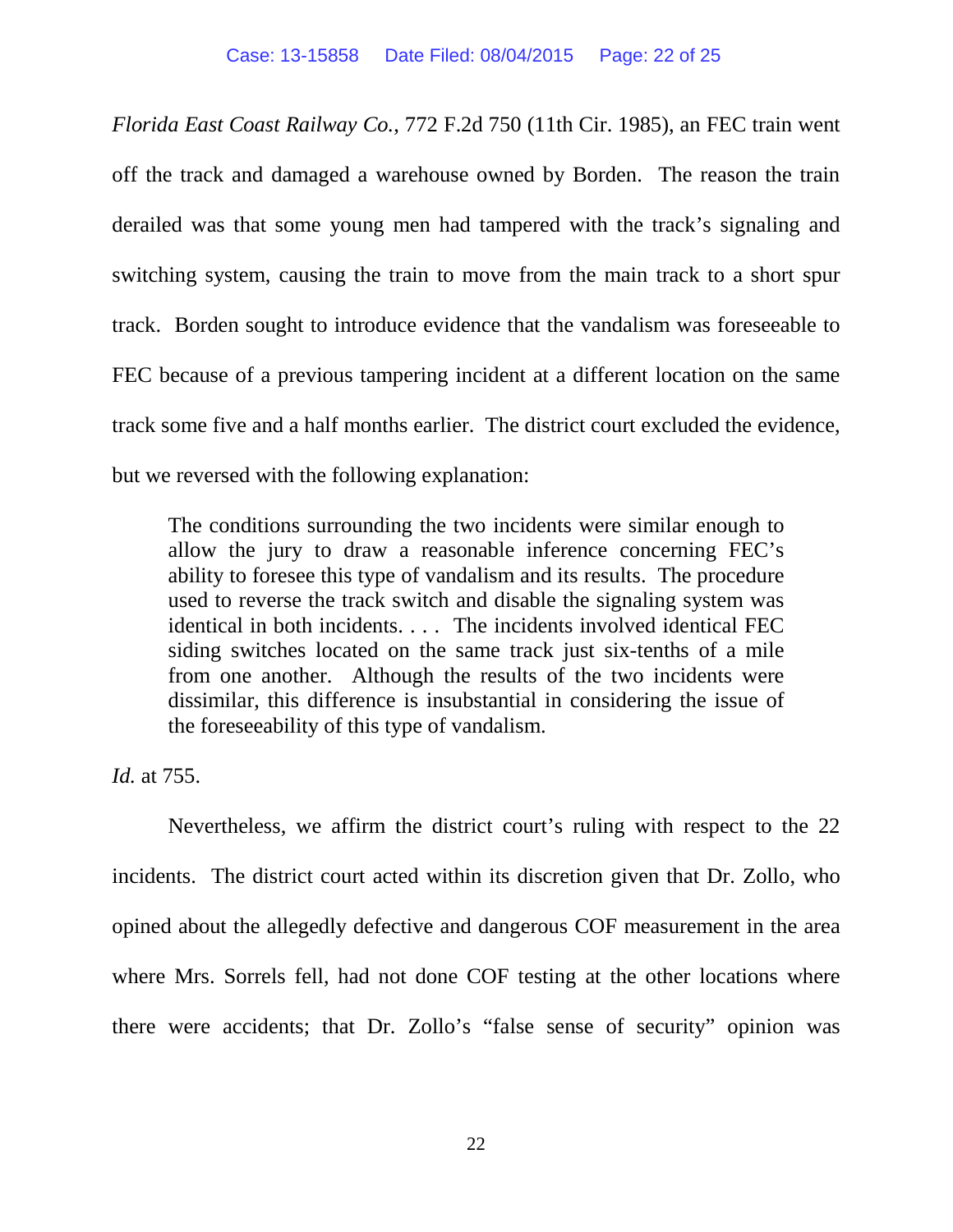properly excluded; and that only three of the other passengers reported slipping on rainwater (and two of those three were wearing either high heels or worn sandals).

The last piece of evidence concerning the notice issue came from Ms. Winifred, an NCL employee who worked in a restaurant on the *Norwegian Sky* adjacent to the area where Mrs. Sorrels slipped. The district court concluded that Ms. Winifred's testimony did not help establish that a dangerous condition existed on the pool deck where Mrs. Sorrels fell—or that NCL knew of such a condition because Ms. Winifred admitted that she did not know whether warning signs were actually posted. *See* D.E. 93 at 18.

The testimony of Ms. Winifred was relevant, however, and went to the issue of NCL's knowledge that the pool deck could be slippery when wet. Ms. Winifred explained at her deposition that the ship's deck department would sometimes post warning signs on the pool deck after it had rained, and that she had been told to post warning signs in the restaurant whenever there was water or some other liquid on the floor of the restaurant because it was known to her supervisors that the teak floor could be slippery when wet. *See* D.E. 78-1 at 5–6; D.E. 66-6 at 105–07. The same goes for the testimony of Milan Rai, an NCL security guard. He testified,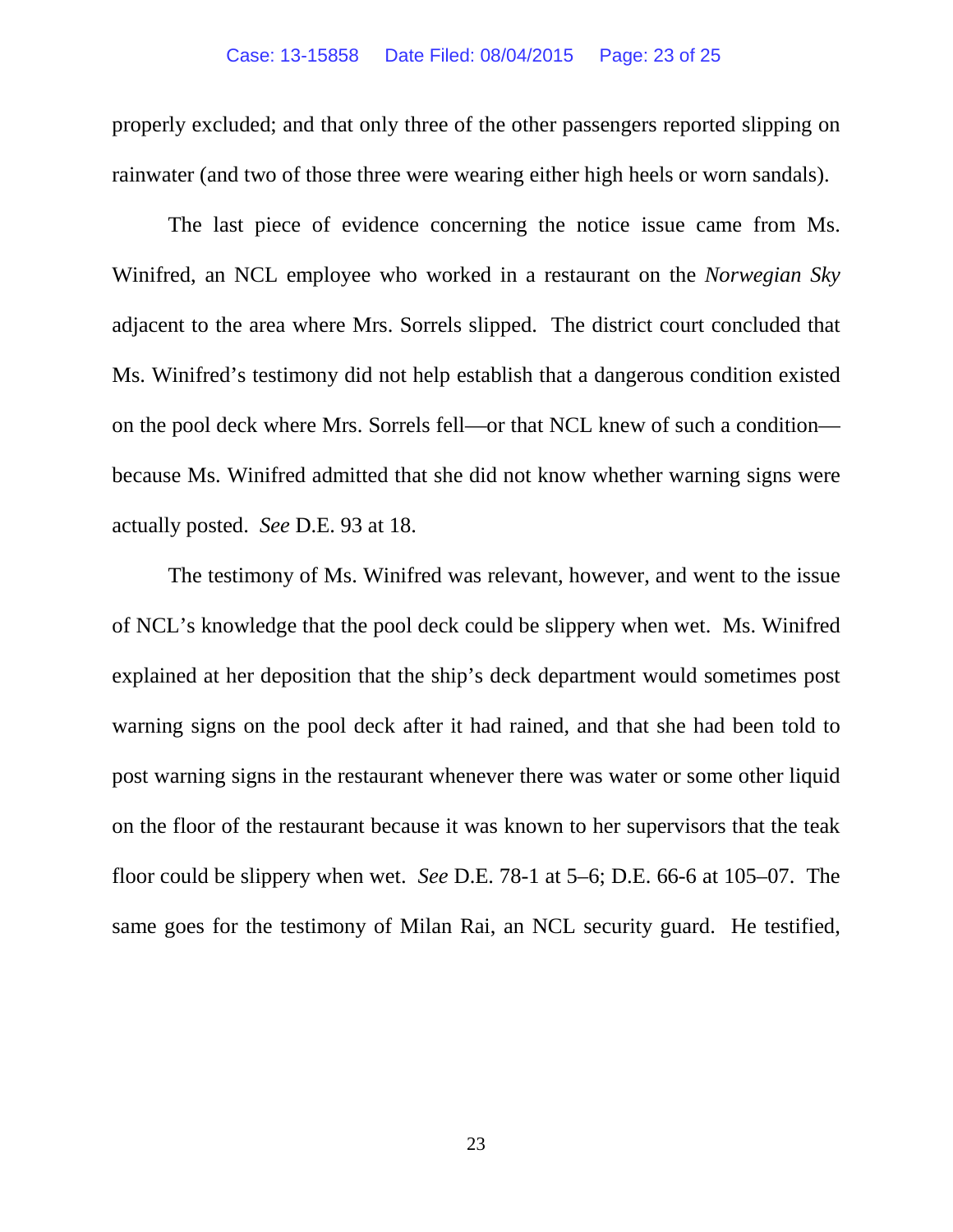consistently with Ms. Winifred, that he had seen signs posted on the deck when it rained.<sup>[4](#page-23-0)</sup>

Neither Ms. Winifred, Mr. Rai, nor Ms. Kilgour could recall whether signs were posted on the night of Ms. Sorrels' accident. *See* D.E. 66-6 at 102 (Ms. Winifred); *id.* at 111 (Mr. Rai); *id* at 109–10 (Ms. Kilgour). But the issue is not whether NCL violated any of its own internal policies and procedures by not posting warning signs. Rather, the issue is whether NCL had actual or constructive knowledge that the pool deck where Mrs. Sorrels fell could be slippery (and therefore dangerous) when wet, and whether it negligently failed to post a warning sign after the rain that preceded Mrs. Sorrels' accident. *See Borden*, 772 F.2d at 755. *Cf. Burrell v. Fleming*, 109 F. 489, 492 (5th Cir. 1901) (Texas law: "But, knowing that [the trimming holes in the ship] were in this condition [i.e., without coaming or railings], and in a dark place, a proper care for the safety of others invited aboard ship would require those in charge of the ship to give notice of the danger, or to have the doors that led to the danger securely closed."). The testimony of Ms. Winifred and Mr. Rai—that warning signs were sometimes posted on the pool deck after rain—viewed in the light most favorable to Ms. Sorrels, is enough to withstand summary judgment as to notice.

<span id="page-23-0"></span> <sup>4</sup> The record before us is missing pages 17–18 of Mr. Rai's deposition transcript. *See* D.E. 66-6 at 111–12. The parties, however, have represented that Mr. Rai testified that he had sometimes seen warning signs posted on the deck after it had rained. *See* D.E. 66 at 2 (citing Mr. Rai's deposition testimony at pages 16–19); Appellee's Br. at 40 n.7 (citing Mr. Rai's deposition testimony at pages 17–18).